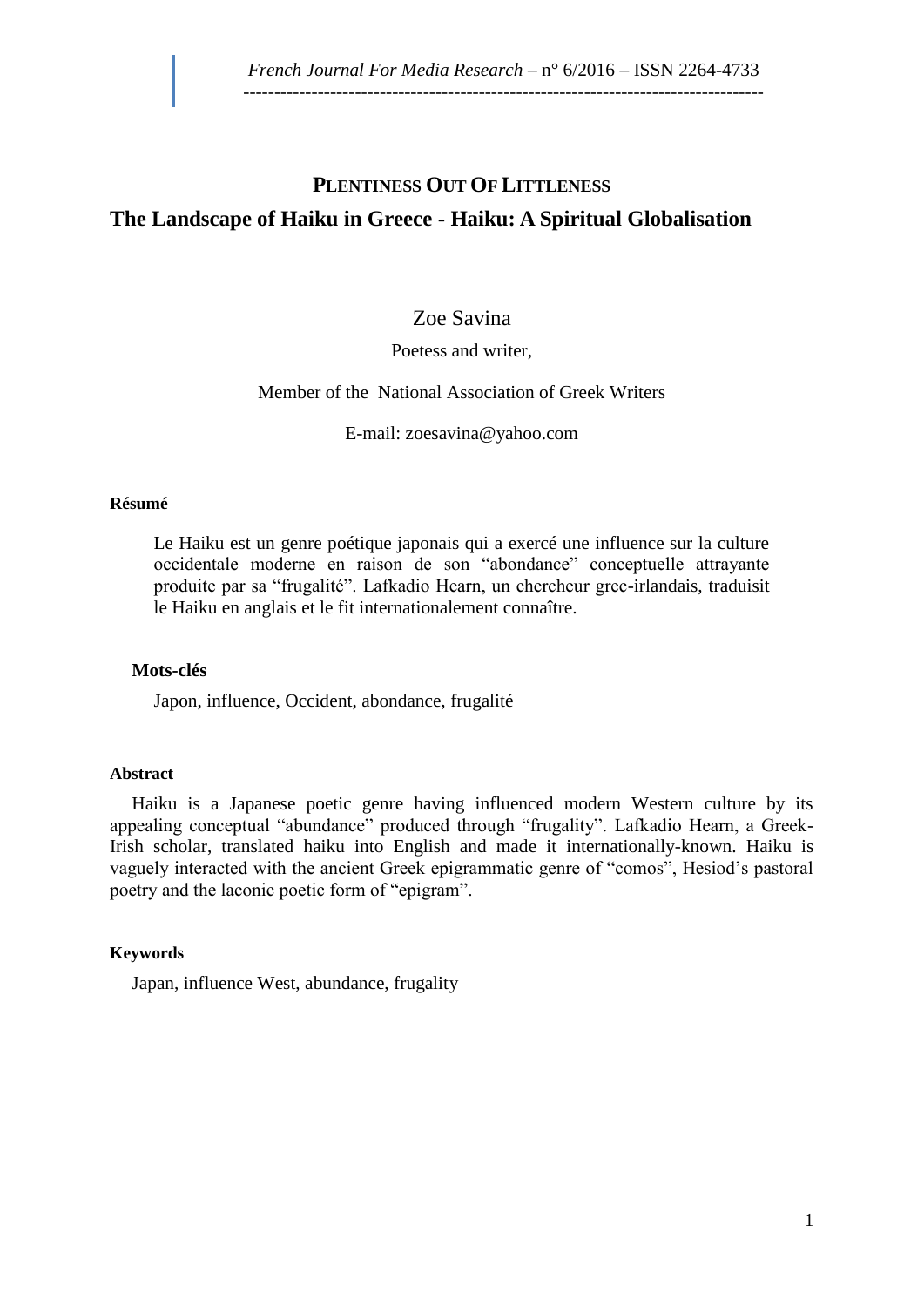"Pay no attention to what critics say. A statue has never been erected in honour of a critic." [Jean Sibelius](http://www.goodreads.com/author/show/94853.Jean_Sibelius)

I do not intend to exercise critique upon critique but I would simply wish to try to uncover the power of sensitivity. "Poetry is another face of our pride", says Greek Nobelist Odysseus Elytis and, as such a standing matter, how am I to leave it unprotected? There are people who place faith in this parasitic profession and take a leading role not only in literature but in all of the arts.

In such a situation, El Greco<sup>1</sup> would be lost in the labyrinth of the Holy Inquisition and its members. He would have a narrow miss and almost be put to death by them because he painted his angles' wings too large in contrast to his predecessors, who painted them small and different.

Constantine Parthenis<sup>2</sup> followed suit, not painting what delighted him but what his critics and the past knew as typical iconography.

A "Kouros" stretched his leg and paced after many centuries when the sculptor dared figure out his next move, etc.

I have used a few brilliant examples and will be immediately clear in terms of my intentions.

### **WHEN IT COMES TO HAIKU**

 $\overline{a}$ 

Haiku (俳句) is a genre of Japanese poetry; an awakening in the context of an event expressed in a laconic way, effacing blurredness and leaving clear, thus, the "core" of rationale, picture and epoch. It firstly appeared in the form of variations occurring in other poetic genres priding about the same specifications in Japan in the  $16<sup>th</sup>$  century, adopted by Europe in the early  $20<sup>th</sup>$  century and crossing, thenceforward, the Atlantic Ocean to become very popular in the whole of the Western world. This Japanese poetic genre started to become known along with its Japanese accompaniment of paintings and other Japanese exportable spiritual products when Japan opened her shores to the West. Haiku may have been developed belatedly and in a limited range in Greece, but, regardless of its delayed advent in this country, the facts stated below as the outcome of the research performed over time show that the "demand" and literary quests related to haiku and promoting exchanges were progressing and acquired in the form extracted from written textual sources dating back to early  $20<sup>th</sup>$ century, such as literary magazines, correspondence, literary memories, etc, which leads to the

<sup>1</sup> Domenico Theotocopoulos (1541 – April 1614), also known as El Greco that is "The Greek" due to his Greek origin, was an important Cretan sculptor and architect during Spanish Renaissance. He spent the best part of his life away from his home, creating the main body of his work in both Italy and Spain. D. Theotocopoulos was initially trained as an iconographer in Crete, his homeland, then part of the Venetian territory, and later moved to Venice. Once in Italy, he was influenced by great Italian masters of painting, such as Tintoretto and Titian, became their student and adopted some elements of their mannerism. In 1557, he settled in Toledo, Spain, where he lived until the end of his life and made some of his most famous works.

<sup>2</sup> Constantine Parthenis (10 May, 1878 – 25 of July, 1967. Athens), born in Alexandria, Egypt, was a renowned Greek painter whose remarkable works made a significant change in Greece's evolution of pictorial arts in the early  $20<sup>th</sup>$  century.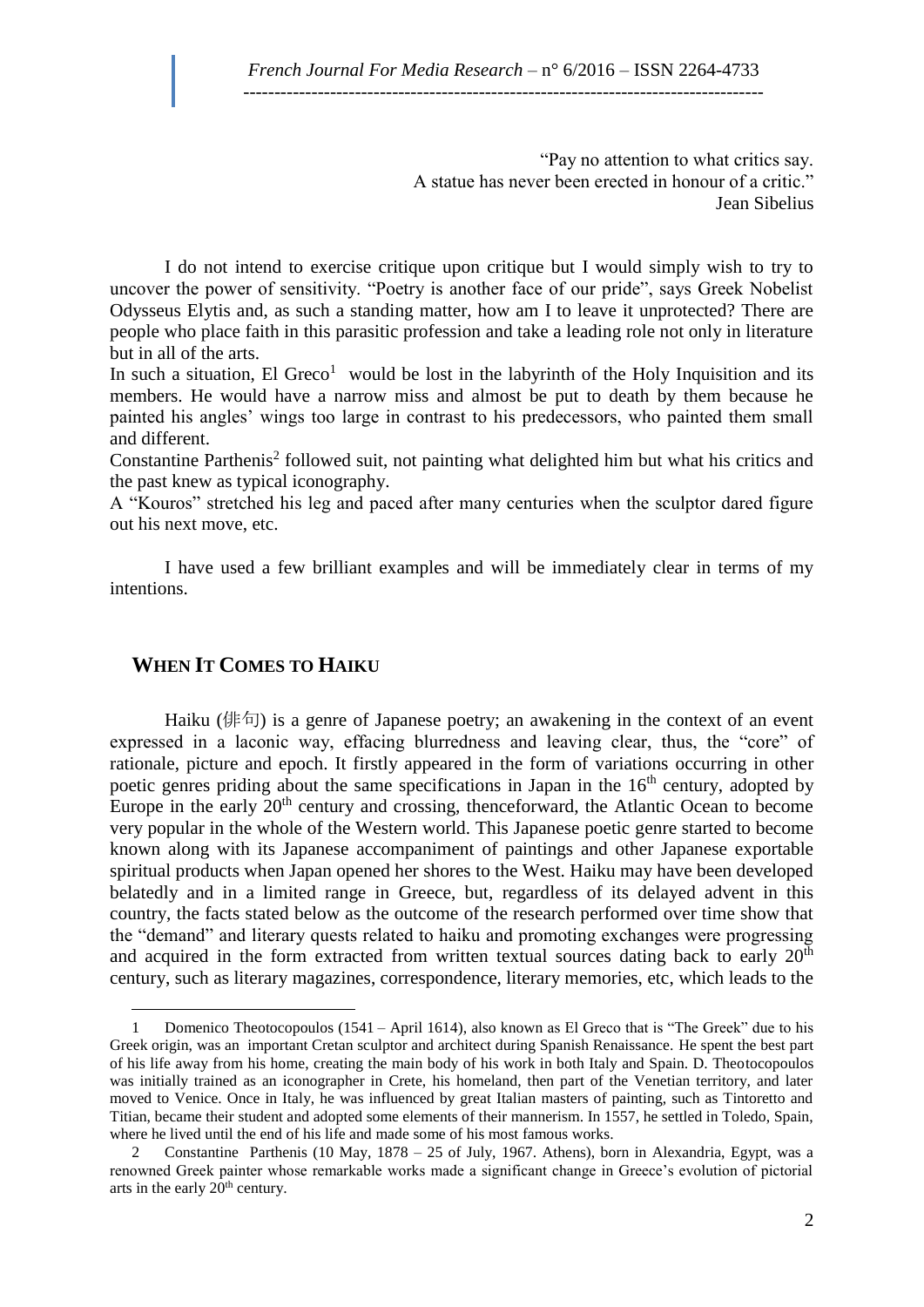ascertainment that this poetic form was finally introduced into Greece between the years 1900 and 1925.

Thought is the way leading to the flourishing of art, even in terms of actions in a different –perhaps secret and revelatory – manner. Some travellers will dwell on great life events, overlooking previous arts and life, the minimum of mind, and, in our case, the diamond of haiku, with a sort of word painting, phrases, seasonal events, comic verses, puns as well as philosophical and, yet, with a secretly phrased testimony, which are all bound with our endless world in eternity as a miracle in the structured poetic three-line and only seventeen-syllable universe. No matter if the philosophical haiku is heard as an almost prohibitive aspect, I have ascertained the opposite, providing you hereby with a poem of Bash $\bar{\sigma}^3$ , the greatest representative of this poetic genre, endowed with, I think, a philosophical notion.

"I am growing old / and, yet, not despised / by cherry blossoms $3$ 

His haiku is sublime, consoling and philosophical, structured, however, with a loose wording controlling the limits, the weight and even the words as I view it through my Western mentality. The time, the man-nature connection and its boundaries are clearly phrased.

It is said that haiku was merely a small, charming poem before the appearance of Bash $\bar{\sigma}^3$ , who transformed it into a divine piece of art and into an aesthetically agreeable model, as well as a mastered, unrivalled secret means of condensing voluptuousness and emotion to their minimal manifestations. In addition, Bashō formed a new trend in prose, indulged in [Zen Buddhism](https://www.google.gr/url?sa=t&rct=j&q=&esrc=s&source=web&cd=7&cad=rja&uact=8&ved=0CEwQFjAG&url=http%3A%2F%2Fbuddhism.about.com%2Fod%2Fchanandzenbuddhism%2Fa%2Fzen101.htm&ei=xVdtU-xjqcbJA5DGgcgG&usg=AFQjCNGGOFPpQElZJZPqxoFaU0Yvo08Tlw&sig2=rO-UuhkNZSLn8RqNcjNo8A) and founded a haiku school. There is an adage-cum-declaration of Bashō's I would like to refer to at this point since, in my opinion, it indicates human attitude toward life: "Go to the pine if you want to learn about pine or to the bamboo if you want to learn about bamboo and, in doing so, you must leave your subjective self behind. Otherwise, you will impose your presence upon the object and learn nothing".

Here is a haiku poem with philosophical dimensions and another written in the Zen style:

| Zoe Savina                        |                      |
|-----------------------------------|----------------------|
| τι αληθινό;                       | what is real:        |
| το είδωλο, ο καθρέφτης            | the idol, the mirror |
| ή ο που κοιτάς;                   | or their looker?     |
| όταν βαδίζεις                     | when walking         |
| πάντα ανατολικά                   | always east          |
| $\pi\alpha\varsigma$ προς τη δύση | you go west          |

 $\overline{a}$ 

 I have always believed that the substantial inner "man" has both no limits and homeland since this expansion and unanimity emanating from the poem corroborates the convergence of peoples. My own experience may serve as an explanation of this concept. In

<sup>3</sup> Matsuo Bashō (1644- 1694). Poetry and Painting in Japanese Art: "Bashō and the Wind-Beaten Voyage" by Claire Papapavlou, Historian Of Oriental Art.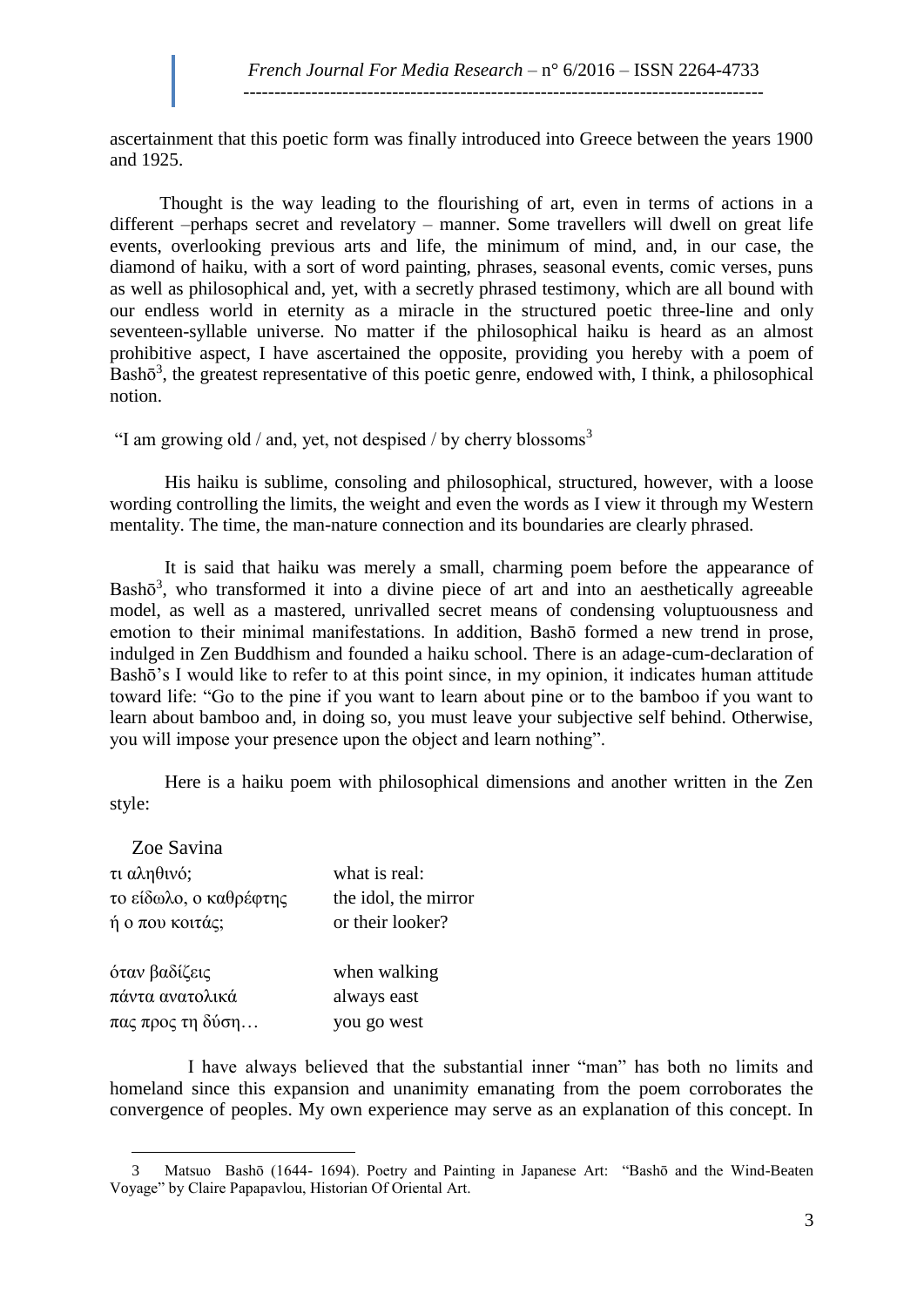1979, I wrote some short poems I called "stigmas", which would not take even one more or less word than those contained therein and, admittedly, I had no idea whatsoever about what to do with them until I discovered the haikai<sup>4</sup> poems of the previously mentioned great Greek Nobelist poet George Seferis<sup>4.</sup> I studied them and realised, to my great surprise, that they functioned impeccably as haiku in terms of their metrics but were written in one line.

We see that G. Seferis as well as all poets who were engaged in haiku in Greece before him would call their poems "haikai" inasmuch as they may have not known or failed to learn that haikai or renga is a genre of live poetry, like a cooperation binding them together. I remember discussing this issue intensely with knowledgeable American friends of mine in 1979, when I visited the USA.

An event bearing witness to the reality of haikai or renga precisely is the one described below.

I was invited to a dinner party organi**s**ed in hon**ou**r of Japanese officials who had come to Greece to orchestrate the fraternisation of a Japanese city with a Greek one, and to sign relevant documents on the taking over of a statue of Asclepius, the ancient Greek god of medicine, made by the distinguished Greek sculptor Evanghelos Moustacas, to be placed in Japan. I was sitting by the seaside of Epidaurus, when, all of a sudden, a charming gasp of wind started blowing and scattering the delegates' papers all round. They took to chasing them, laughing, and I, staring at them, said aloud, "Oh butterflies! The wind knows not / how to read them". The Japanese interpreter translated my words automatically to the Japanese gentlemen, who surrounded me and recited Japanese haiku in unison and, despite the fact that I did not understand them, a "renga" was initiated. Ι am referring to the facts "beyond reality" as the latter emanates from my references.

Subsequently, in 1985, I published my first haiku book titled *The Enchantresses*, and it received an "Annual Prize" by the Society of Greek Writers (it contains the following haiku and tanka poems). Since then this genre has always been represented in all my succeeding books. It happened that my book, *Enchantresses,* was read by a Japanese female essay writer who addressed me as one of the ten best Western haiku writers. Here are three of these "stigmas":

| βάλε στο στήθος          | just put a rose         |
|--------------------------|-------------------------|
| ένα τριαντάφυλλο         | upon your chest         |
| και, να ο κήπος          | and, lo, the garden     |
| δεν ήταν άλλη            | it was no other         |
| στης νύχτας τη σοφία     | in nightly wisdom       |
| παρά η γλαύκα            | but the owl             |
| κλαδάκι σιωπής           | twig of silence         |
| σκεπάζει τις πράξεις σου | covers your actions:    |
| αίνιγμα λύνεις;          | do you explain riddles? |

 $\overline{a}$ 4 "Sixteen Haikai", Exercises Notebook by George Seferis, first published in 1932.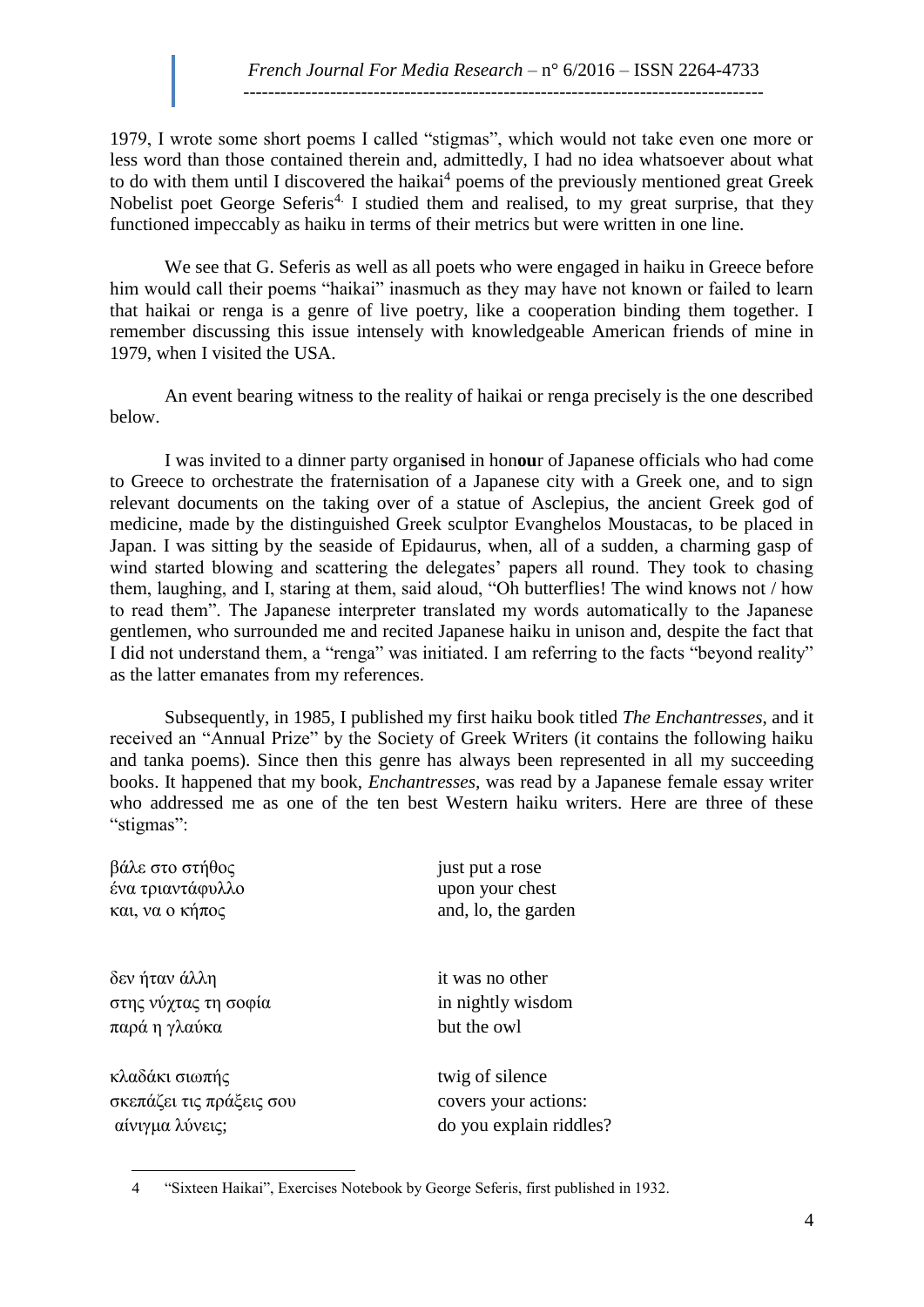It is implied by the aforementioned event that this poetic genre was not transplanted into but "self-planted" in me.

"How can this happen?", I wondered incessantly, regardless of the fact that this genre was conceived and written in Greece, where every genre is developed according to the particularities of certain people of different idiosyncrasy and spiritual structure. At that time, it was the question of Japanese haiku, which is considered an ambivalent venture by many people who were, nevertheless, belied by reality, especially through the dynamics of my own case.

I was attacked by dissensions I repelled and refuted by employing examples, softness and, truth to tell, even with a slight aggression several years ago to take my "sacred revenge" eventually after receiving the above mentioned award. However, I should refer to a cultural event happening these days as a "conquest" achieved by the Greek educational system.

In Greece, haiku has been a significant educational material that can be utilised either in the context of materialising school environmental education programmes or syllabus. An example of utilising haiku in Grade A of the Greek primary school language workbook is both vivid and a form of intercultural education.

In 2013, I was asked to deliver a speech on haiku, including analysing its technique in view of the 2013 London Olympics, to Grade C primary school pupils at the Athens Campion British College. Here is a haiku sample used in the presentation:

Zoe Savina Tύμβος του Μαραθώνα The Marathon Tomb<br>
μνήμες στον τύμβο<br>
The Marathon Tomb<br>
memories in the "tom και τρυφερά χορτάρια and tender grass: φωνή καμία no voice at all

 $\overline{a}$ 

memories in the "tomb"

### **A START THAT TURNED OUT TO BECOME A "MOVEMENT THROUGHOUT THE WORLD"**

Haiku, this tiny poem, is truly loved more than any other poetic genre in the world. However, is it really a "movement"? I wondered and answered, "Yes, it is!" Haiku, as a product of social and philosophical contemplation, offers one the astounding motives to deal with it, is embraced by the whole world and serves as the subject of innumerable magazines, anthologies, conferences, essays, analyses, "New Haiku Societies and museums or attachments to ornamented objects in the manner of my interventions in space, such as a pictorial installation<sup>5</sup> the tags of which are suspended on an old plane-tree and bear haiku poems taken from my book "International Anthology Haiku".

<sup>5</sup> This is called "Installation Art" in pictorial arts jargon, meaning conversion in the concept of space. Generally, this method is applied in interior spaces whereas external interventions are usually called "Land *Art*".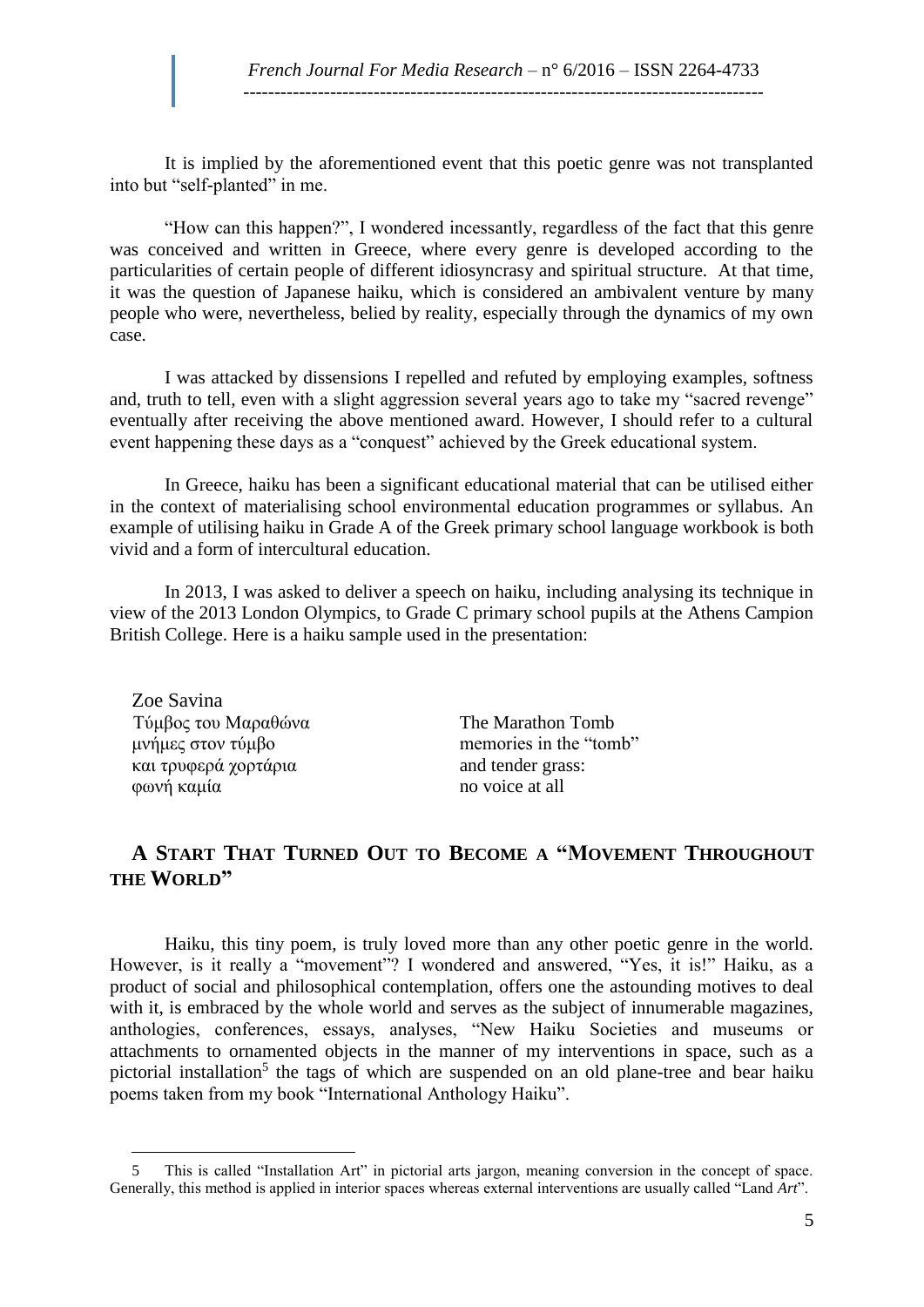Thus, behold the great civilisation contained in the context of an opening to the world. We see today that such a great expansion and promotion of haiku is much in the interest of the Japanese and, indeed, this paradoxical phenomenon of their great cultural and ethnological "production" poses as a target as well as, so to speak, a "diplomatic representative" of theirs. It is, perhaps, their hectic involvement in technology that has been reversing their need for the last years in order to come into a closer cultural contact with the "outer world": the West, which was one of the topics of my discussions in Japan during my visit to this country.

Let's devote a few words to the history of our well-known haiku (俳句), a genre of Japanese traditional poetry, comprising an epigrammatic three-verse, seventeen-syllable poem (5, 7, 5). It initially appeared as a result of modifications applied to other Japanese poetic genres, such as tanka<sup>6</sup> (comprising a thirty one-syllable metric units of 5, 7, 5 and 7, 7 syllables each) of about the same specifications.

A tanka poem as a sample of Matsuo Bashō's poetry:

Η άνοιξη περνά spring passes by και ξαναπερνά σε στρώσεις again and again in layers ανθισμένων κιμονό· of blossom-kimono ίσως οι ρυτίδες να' ρχονται may you see wrinkles  $\mu \varepsilon$  τα γηρατειά come with old age

and here is a tanka sample by Zoe Savina:

| ξέρω να πατώ          | know how to tread      |
|-----------------------|------------------------|
| σε μεταξωτούς δρόμους | along silken roads     |
| σαν πεταλούδα         | like a butterfly;      |
| πιο κει πάγος ξυπνάει | ice awakens farther on |
| και τρέχει το νερό    | and water flows        |

Hokku was established in the 15th century in parallel with tanka as an autonomous poetic form, continued to develop in the form of haikai, that is, renga, and culminated in the form of haiku. However, it is worth mentioning that this very small poem, giving an outline of a picture or its significant element, and denoting, at the same time, a season, surprises us. It is as if a thought, panic-stricken, reached simplicity and discarded the excess, or was in a "nonlingual" state or experienced liberation.

Haiku flourished after the end of the 16<sup>th</sup> century and became exceptionally popular with the Japanese people after the appearance of the charismatic Japanese poet [Matsuo Bashō](https://www.google.gr/url?sa=t&rct=j&q=&esrc=s&source=web&cd=2&cad=rja&uact=8&ved=0CDYQFjAB&url=http%3A%2F%2Fen.wikipedia.org%2Fwiki%2FMatsuo_Bash%25C5%258D&ei=0FJtU8aYFKPzygODjoD4BQ&usg=AFQjCNHRkLFC5AbqBowP4nvOC8MgkmBqDQ&sig2=ll145tPA_LpbuIS41LfAvQ) (松尾芭蕉), a refined, intelligent, well-educated person gifted with insight and poetic innovation, who, in essence, refined it and made it so popular that it spread out among all social classes. It epitomises a sort of an awakening process in the context of an event or an apotheosis of the minimum concept, expressed in a laconic way, effacing all blurriness to leave clear, thus, the "core" of a rationale, of a picture and of an epoch and, as such, I should refer to this "opening" from Lafkadio Hearn's viewpoint.

 $\overline{a}$ 6 Poetic Musings: "Kasane" Tanka by Matsuo Bashō, translated by Jeff Robbins and Sakata Shoko.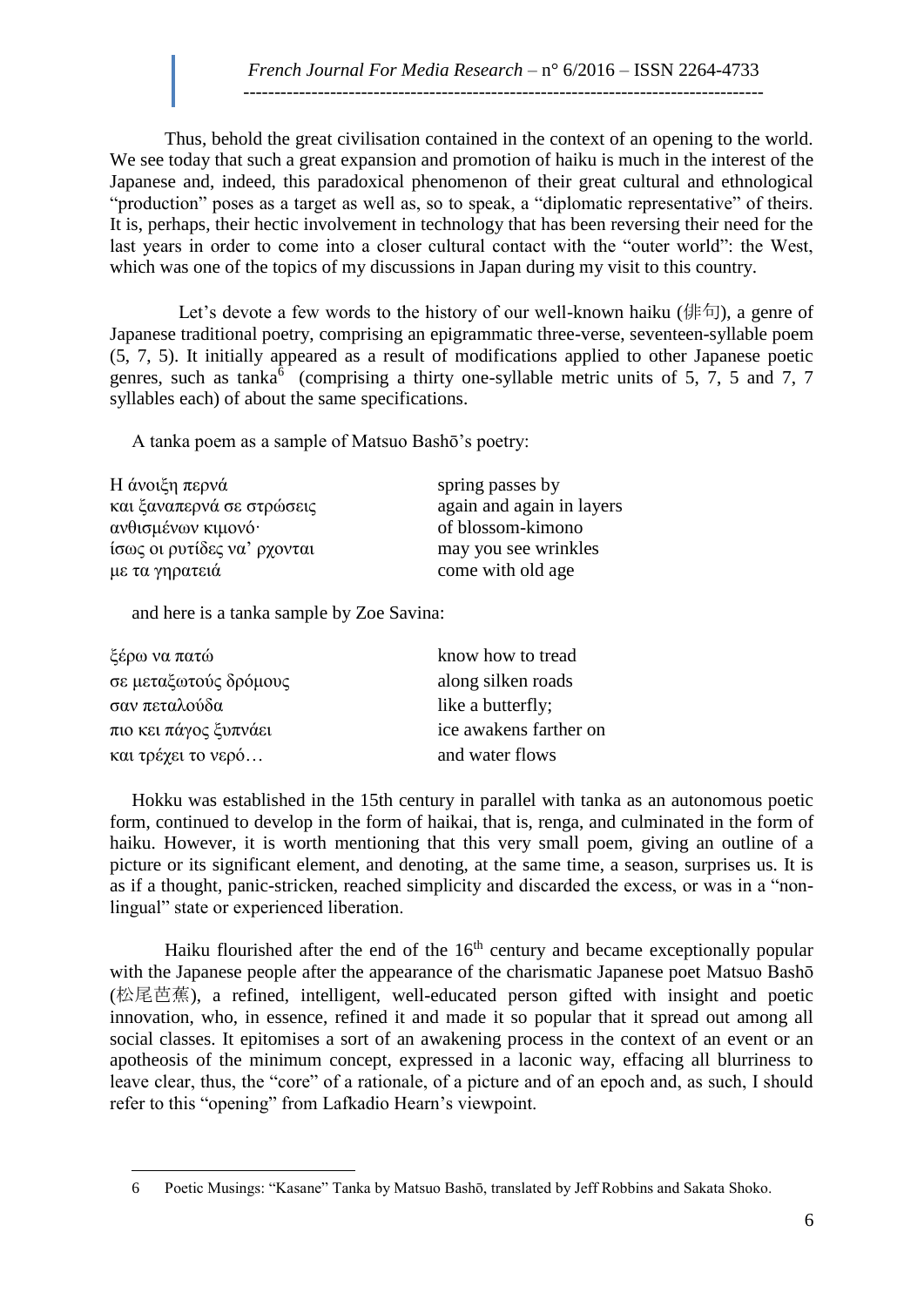## **1900 – A SIGNIFICANT MILESTONE OF THE GREEK OPENING: LAFCADIO HEARN**

The first appearance of haiku was made through translations into English -since he did not know to write in Greek- from Japanese by a Greek person called Lafcadio Hearn, alias Koizumi Yakumo (小泉 八雲) (1850–1904), an ecumenical writer, educationalist and translator, who served as a cultural transcriber. Lafcadio Hearn, a modern Ulysses, was born to an Anglo-Irish father, a medical doctor and major of the British Army, and to a Greek mother on the Greek Island of Lefkada. He initially lived in Ireland to move, thereafter, to New Orleans, where he resided for ten years, and, thenceforward, to Japan, where he spent the rest of his life. He married a Japanese woman, a Samurai's daughter, was appointed professor of English Literature at the Imperial University of Tokyo and delved into the Japanese morals, customs and folklore traditions, spreading Japanese culture abroad as a scholar and introducing it to the West more than any other Western scholar had done HHH before him. Today, he is regarded as a native, national Japanese writer, enjoying international reputation. The "Lafkadios Hearn Museum" was built on the Greek island of Lefkada, his birthplace, where events and festivities organised in his honour took place there last year (July 4-6, 2014).

Lafcadio Hearn relocated from Tokyo to Matsue after the 1890s, during the Meiji-Jidai (明治) transition period, representing the first six-month era of Japanese Empire during which the then, heretofore isolated, feudal Japanese society was transformed into its modern status and opened to the West in the way in which we know it today. These fundamental changes affected Japan's social structure, internal policy, economy, military and foreign affairs. Thus, Lafcadio Hearn is considered to be one of the first Westerners who got acquainted with and appreciated haiku along with its great cultural significance for Japan and its people. Cor van den Heuvel states in his essay "Lafcadio Hearn and Haiku"<sup>7</sup> that Hearn was the first Westerner who offered the Anglophone world, despite his Greek origin as is mentioned above, a personal view of the Far East as well as the silk of its heart.

Lafcadio Hearn's essay "Japanese Lyrics – Haikus" (Lafcadio Hearn, Japanese Lyrics-Haikus, 1915, in English) was published posthumously in 1915 (he died in 1914) in English, positioning him as a significant literary figure that translated this genre from Japanese into English and serving as the ground on which he built his reputation of a great interpreter of Japanese culture to the West. His strong acumen and vivid poetic imagination enabled him to penetrate deeply up to the core of concepts conveyed by the Japanese language. As an "exporter" of Japanese aesthetics, he conceived the subtlety and earthly realism of both ancient and modern Japanese poetry. His verses were collected in this spirit, crossing the fertile ground of love, spirituality, longing, merriment and lullabies through the enchanting sphere of "Goblin" poetry. Some of his short stories were used as scripts for films made in the USA. Lafcadio Hearn would conceive Japanese poetry as a universal, indispensable, and vital - like the oxygen we breathe - treasure as well as a calligraphic decoration to our eyes and music to our ears apart from being a moral duty or internal need characterised by density and lightness in its style. In other words, I daresay, he saw Japanese poetry as a "cosmic wholeness" spread among all people as well as a therapeutic treatment for various human conditions such as birth, love, inutility, injustice, unluckiness and sorrow for a beloved deceased person or a woman's preference to die than to be dishonoured or the brevity of a

 $\overline{a}$ 

<sup>7</sup> Featured essay "Lafcadio Hearn and Haiku" by Cor van den Heuvel / © 2002 Modern Haiku / Summer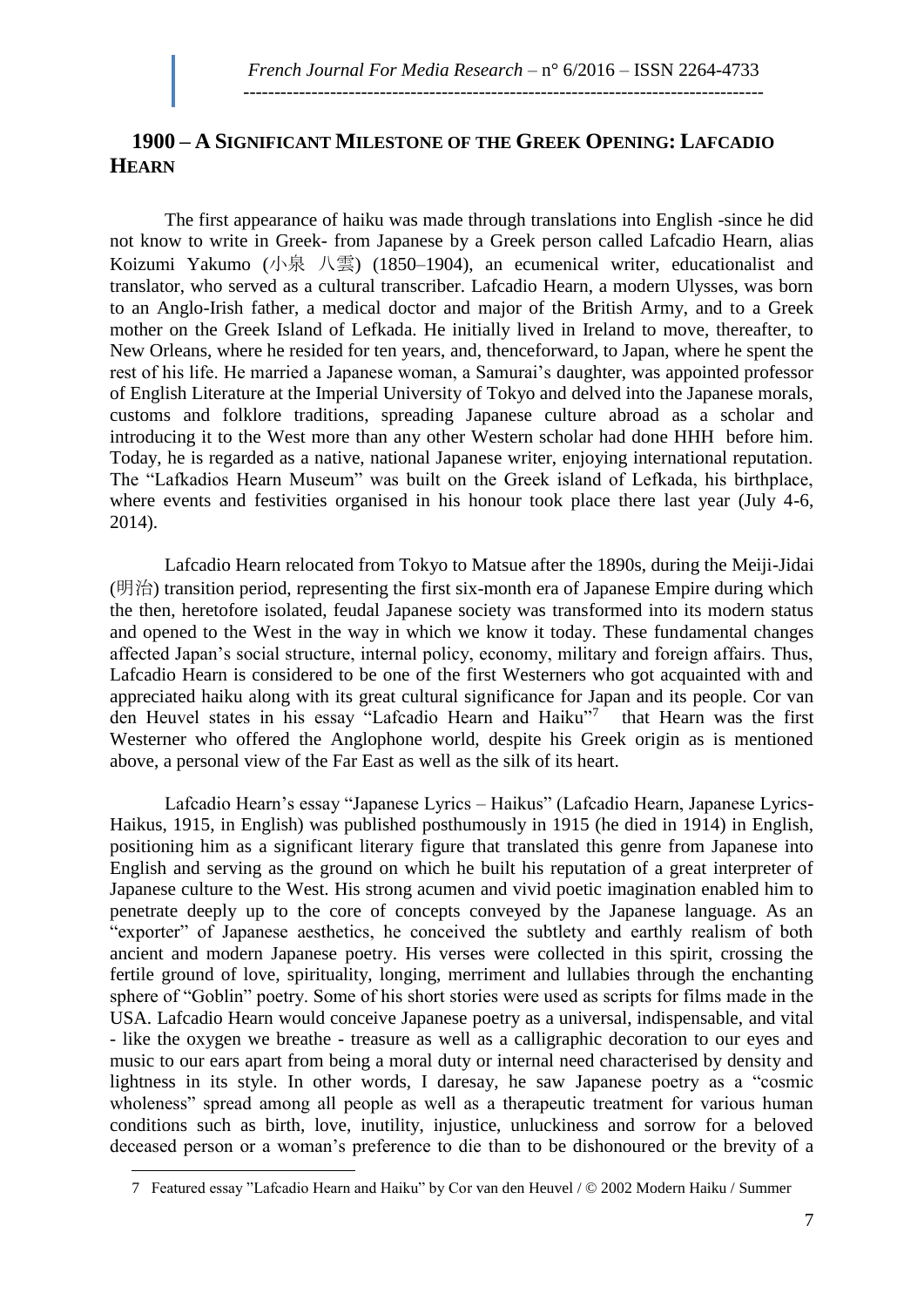man who decides to leave behind him a few lines in the form of an elegant verse as a moral exercise before committing "hara-kiri", etc. I think that a poem, a haiku, for instance, occurs as a "relieving confessor" facing bravely any problem whatsoever that all of us may come up against even today.

Nevertheless, even Hearn would be sceptical at times about the simplicity of Japanese haiku poems, mainly in the sense that they did not manage to live up to their Western readers' and Western literary society's expectations (an example of our "outdated, cantankerous minds" is given above). His writings on the subject vacillate from apologies for their not giving us the kinds of philosophical speculation about the natural world found in Western literature to words of praise for the unique way in which haiku creates a direct awareness of nature, which gives the impression that Hearn offers praise with one hand and takes it away with the other. He puts this appreciation in more emotional terms whereas he often uses the word "delight" to describe the Japanese haiku poet's reaction to nature. We can say that this poetic genre was transferred to the West by a Greek person directly from the country of chrysanthemums. There are sources referring to a work of Hearn related to haiku. In addition, he delivered two university lectures: in the context of the first of which he compared the ancient Greek epigrammatic poetry to haiku poems and in the context of the second, very impressive one, he compared ancient Greek bucolic (idyllic) poetic traditions to the respective Japanese ones. Furthermore, studies were performed from 1890 to 1904 by Japanese researchers on Hearn's relationship with Japanese haiku! Let us consider the first haiku translated by Lafcadio Hearn. It is crystal clear that the pulses of intangible deeds as well as the conspiracy of the substance pertaining to this genre would not evade him nor did he fail to acknowledge and to pay tribute to Bashō, the reformer of haiku and the ecumenical, sparkling, refined, spiritual, philosophical master. Here are some of his translations:

Matsuo Bashō ( 松尾芭蕉 ) 1644 -1694

| Furu-dera ya:    | Old temple :       | Αρχαίος Ναός:           |
|------------------|--------------------|-------------------------|
| kané mono iwazu; | bell voiceless     | άλαλη καμπάνα,          |
| sakura chiru     | cherry-flowersfall | πέφτουν φύλλα κερασιάς. |

The bells are so utterly reticent that even the cherry flowers can be heard when falling. Hearn emerges here as the observer of the sensitivity characterising an infinite courtesy.

#### Baijak

ato suzushisa yo! what coolness! τι δροσιά! matsu no koë the voice of the pines η φωνή των πεύκων

Sémi no tatsu, when the cicadas cease όταν σιγούν τα τζιτζίκια,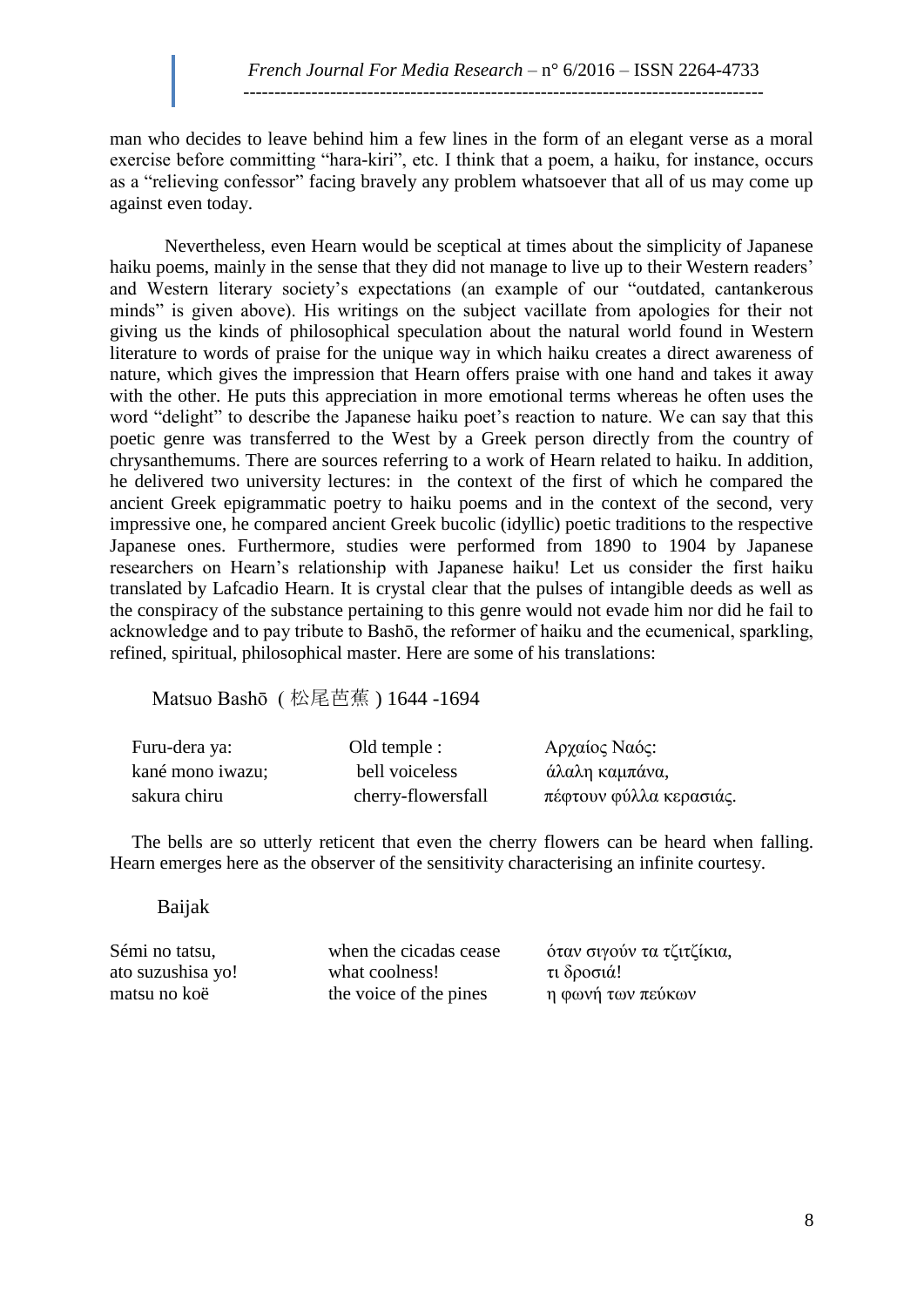This excellent poem of Baijak is in the same mood as that of Bashō: as soon as cicadas have stopped singing, the chill of the evening is felt and pines' rustle is heard like a human voice. Everything has its own presence. Haikuists' values and roles employed for the purpose of bringing to surface what most people will not "see" or/and "hear" are manifested through such sublime haiku poems. Frugality in expression accentuates the abundance of blessings existing in the world.

Kitô

| Kagéroishi      | Taking the shade,    | Παίρνοντας την σκιά, |
|-----------------|----------------------|----------------------|
| kumo mata satté | the clouds have gone | έφυγαν τα σύννεφα    |
| sémi no koë     | cicadas' voices      | - φωνές τζιτζικιών   |

This haiku stares at things with a penetrative glance and thought: when cloudiness is dispersed, cicadas' voices are enlivened by the sun and heat, causing the return of summer.

> έρπει στην παλάμη μου,

ορατά!

Banko

Té no hira wo The firefly; H πυγολαμπίδα, hau ashi miyuru as it crawls on my

hotaru kana! its legs are visible τα πόδια της είναι

Onchô

| Akénuréba,         | When dawn comes,     | Όταν ξημερώνει,  |
|--------------------|----------------------|------------------|
| kusa no ha nomi zo | only grass           | μόνο χορτάρι στο |
| hotaru-kago κλουβί | in the fire-fly cage | των πυγολαμπίδων |

palm,

 Kaga no Chiyo. Η Fukuda Chiyo-ni (Kaga no Chiyo - 福田 千代尼, 1703–1775), a picture framer's daughter, was an important Japanese poetess of the  $18<sup>th</sup>$  century, specialised in the description of nature. She is regarded broadly as one of the greatest female haikuists. She started writing poetry when she was seven years old, having already become popular throughout her country at the age of seventeen.

Kaga no Chiyo

 $\overline{a}$ 

| Kayane te wo       | Detaching a corner    | αποσπώντας μια γων   |
|--------------------|-----------------------|----------------------|
| Hitotsu hazushite, | of the mosquito net,  | κουνουπιέρας,        |
| tsuki-mi kana!     | lo, I behold the moon | να, βλέπω το φεγγάρι |

"Lo and behold! This is a finely-woven connection showing that similar songs of the ancient Greek literal genre of "comus"<sup>8</sup> were employed by sprightly groups of merry people

<sup>8</sup> Comus was the personification of the Dionysian procession according to Greek mythology, appearing also during the late years of Greek antiquity as the god of celebration. Philostratus depicts him in one of his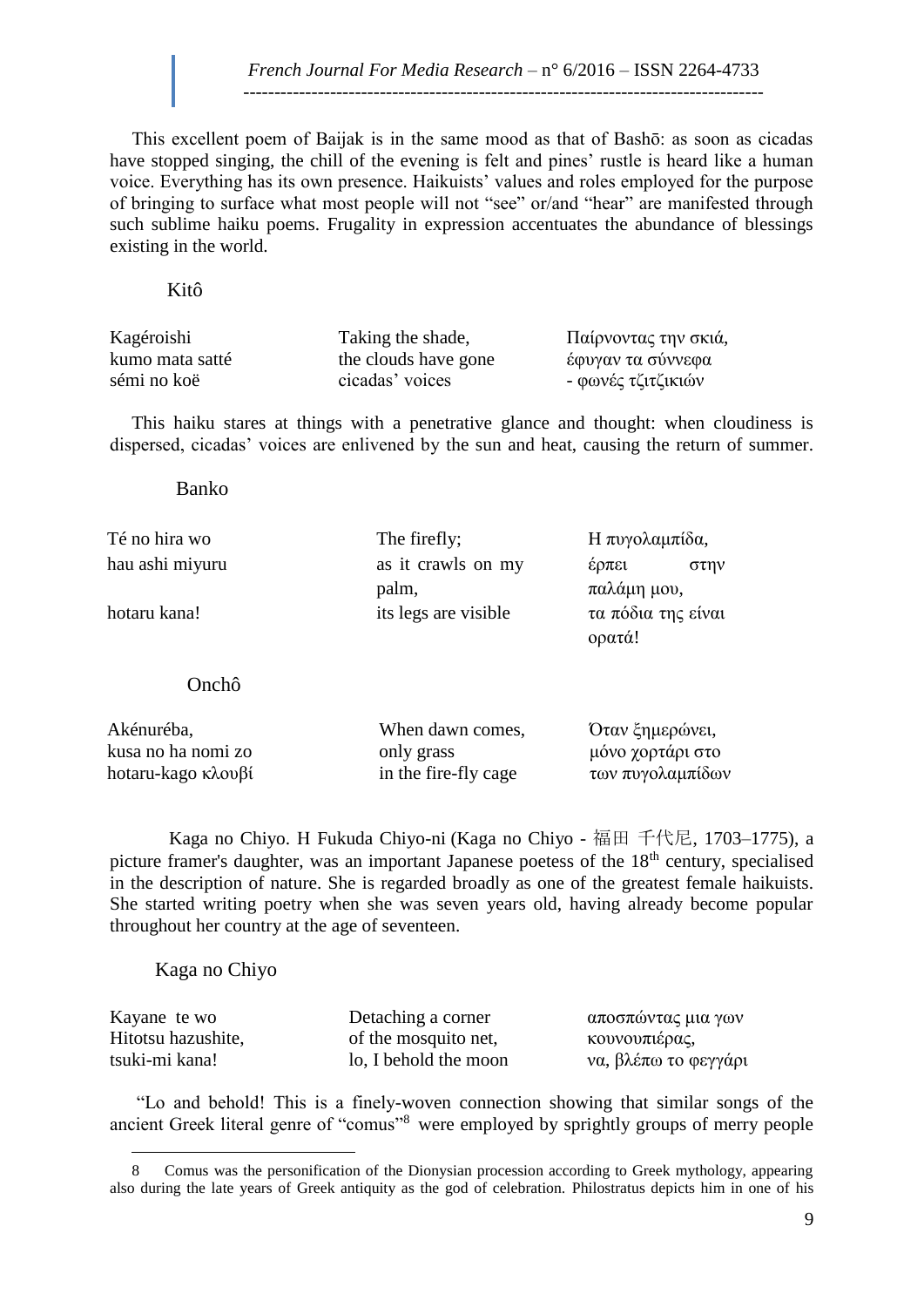roaming in the streets of a town in groups and singing – actually scoffing at– their emotions beneath the windows of their loved ones after departing from sumptuous banquets, which shows that similar forms are noticed also in Greek antiquity", I thought.

 A sample of this poetic genre in the form of a two-line verse of an ancient Greek Alexandrian epigrammatist, Callimachus (circa 305–240 BC), is given below.

| Ούτως υπνώσαις, Κωνώπιον ως εμέ ποιείς  | I wish you also sleep Mosquito as you |
|-----------------------------------------|---------------------------------------|
| make me                                 |                                       |
| κοιμάσθαι ψυχροίς τοίσδε παρα προθύροις | sleep i by these cold windows         |

 This is a charming piece of poetry approaching the essence of Issa's popular style**:** a haiku-like adage which, like haiku, lends itself to the employment of humour.

Here comes also the ancient Greek bucolic (idyllic) poetry, to which also Lafkadio Hearn refers, of the ancient Syracusan-Greek poet Theocritus (315–260 BC), who was one of the most significant poets of the Alexandrian Hellenistic Period as well as a pioneer in the field of bucolic (idyllic) poetry.

Theocritus (315-260 BC)

Tραγουδώ τον έρωτα για την Αμαρυλλίδα κι I sing my love for Amaryllis and ο φίλος μου ο Τίτυρος τις αίγες μου βοσκάει (πα' Tityrus, my friend, grazes my goats στο βουνό) (in the mountain).

(This is a sample of a "crispy" Greek sense of humour)

Hesiod<sup>9</sup> ( $7<sup>th</sup>$  or  $8<sup>th</sup>$  century), the second most important ancient Greek poet after Homer, states that: "Έργον δ' ουδέν όνειδος, αεργίη δε τ' όνειδος" (work is not a shame but idleness is), which sends my mind to popular Japanese poet Issa.

 The elegiac two-line verse – that is a line in dactylic (heroic) hexameter and a line in dactylic pentameter – was used in epigrams. The first line – the one of the Homeric epic poetry – can be said to have generally been a triumphant prelude in epigrams inscribed on tombs and dedicated to the virtues and glory of the dead persons buried in them. In the second line (the one of lamentation, as it is implied by the cuts it contained, the voice was interrupted in a way that gave the impression of sobbing in the manner, I daresay, of a social, collective outburst.

The epigram appeared many centuries ago, inscribed on tombs, monuments and artefacts. Its wording changed according to the needs, requests and expressions of intellectuals as well as of arts. In addition, epigrams stopped being exclusively funereal and became erotic, votive, satiric, exhibitive etc in the wake of time. The cultural past of Greece also resembles evidently – albeit differently – the style of a haiku or tanka but lacks metric rules. Nothing is done on

 $\overline{a}$ 

paintings as a drunkard whose head stoops down to his chest after a sumptuous meal. The Dionysian happening of Babougeri takes place in Greece even today. There are charming representations of this motive on ancient Greek vessels.

<sup>9</sup> "Hesiod Advises" - Thessaloniki Arts and Culture.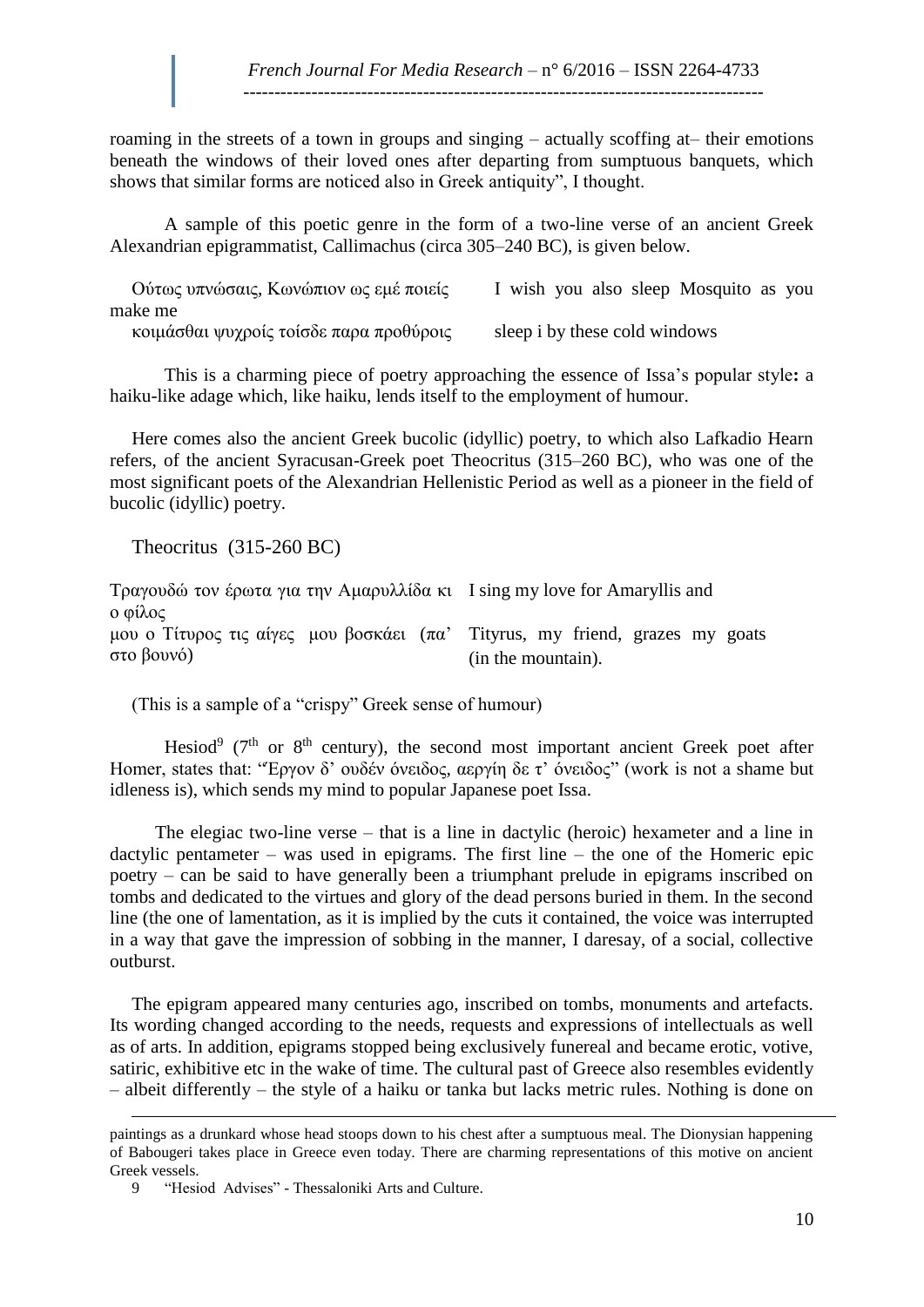purpose but the internal need of expression will push inner contents outwards like "oestrus" (inspiration), as it has been called since Greek antiquity.

Here is a maxim of the ancient Greek philosopher Heracleitus<sup>10</sup> of Ephesus (c. 535 – c. 475 BC), called "The Obscure":

### **"ἁρμονίη αφανής φανερῆς κρείττων"**

(the inostensible harmony is better than the ostensible), which is an outstanding diamond in itself.

This adage stands on its own, functioning almost as an oracle, not to mention that the Zen Path is, so to speak, a substructure of haiku.

 Therefore, it seems that a certain substructure existed with, at least, ancient Greeks in the form of epigram, which appeared during the Archaic Period (750–479 BC). We ascertain today that what is required for –frequently burdened with platitudes or diffusions– free poetry is the sense of "opening up", which allows us to express anything we want through this specific poetic genre restricted to 5,7, 5 syllables. Syllabification, epoch and spirit pertain all to haiku. Thus, the substance of things lies in the sound knowledge of this poetic form as well as in its requirements. I, personally, have never said, "I will sit back now and write haiku poems" since the element of the adventure of thought subconsciously underscores a brilliant conclusion, which comes down as an intolerable definitive agent falling in the form of words upon a sheet of paper or a drawing or incision or a Zen secret enterprise or a rain of sunrays at times and is not interested in explanations.

## **INVOLVEMENT IN HAIKU APPEARS TO BE PROGRESSING IN GREECE EVENTUALLY**

In the first period haiku was mentioned in a theoretical text of Spyridon De Viazis (1904). Then, it emerged in the context of the first recognised attempts of its composition several years later, in 1925, with the appearance of G. Stavropoulos.

| G. Stavropoulos, 1925           |                             |
|---------------------------------|-----------------------------|
| μαύρο χελιδόνι                  | a black swallow             |
| σε παλιό πατάρι                 | in an old attic             |
| φτεροκοπάει                     | flutters                    |
| Paul Crinaeos-Michailides, 1926 |                             |
| χλόη, πεταλούδες, λουλούδια     | grass, butterflies, flowers |
| κελαδισμοί και θρόοι,           | chirps and rustles,         |
| κι ερωτικές καρδιές             | and loving hearts           |

 $\overline{a}$ 10 Heracleitus: "His Life and Philosophy" – Part A. The article was based on Costas Axelos' work: "Heraclitus and Philosophy", published by "Exantas".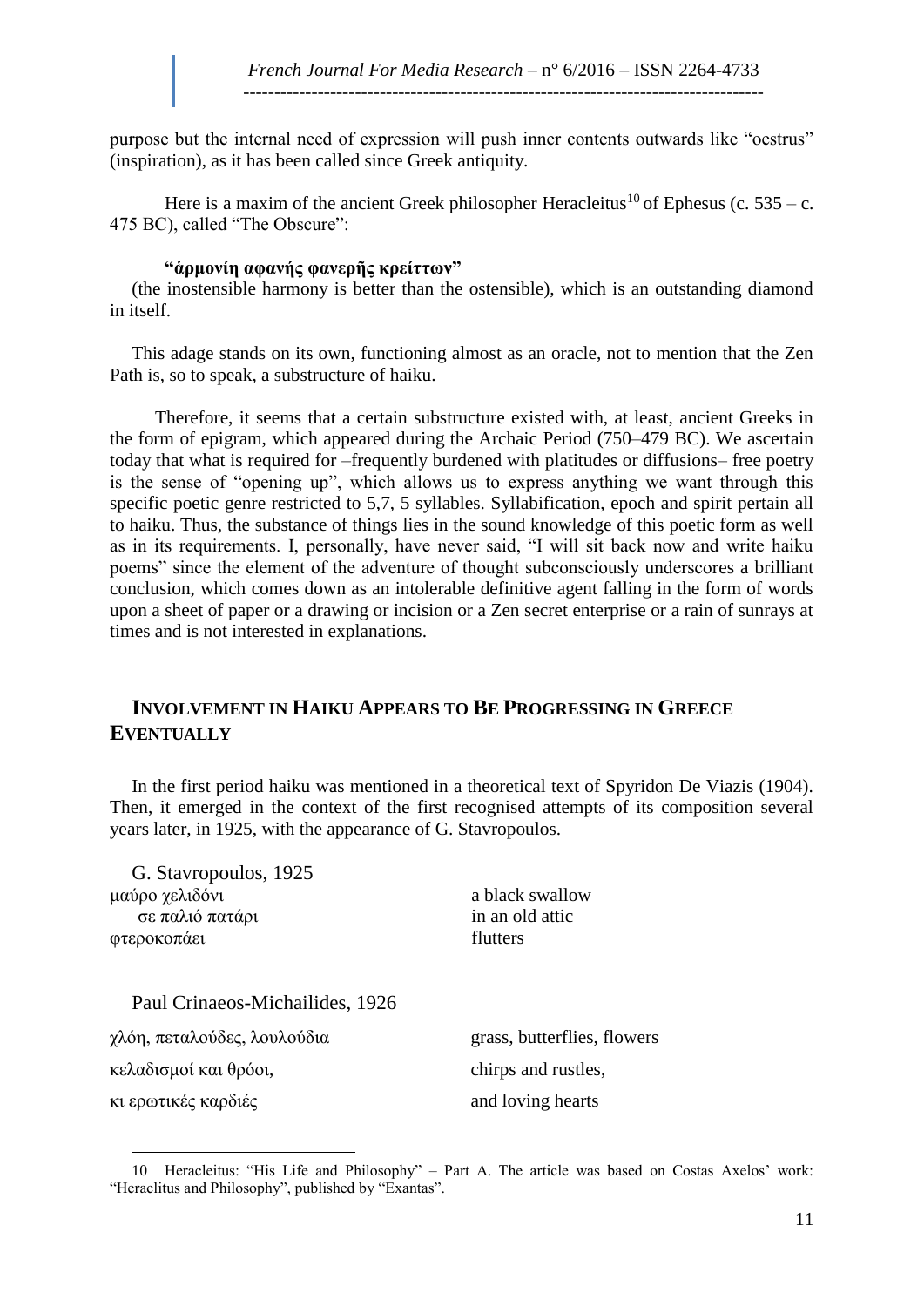In 1940, George Seferis (1928-1937) was the most prominent modern Greek poet who wrote haiku poems and published them in his "Sixteen Haikai Poems", in a poetry collection titled "Exercises Notebook". He is believed to have been the introducer of haiku into Greece due to his high reputation and his successful attempts to deal with it despite some negative criticism he received at times. These sixteen haikai poems, as he called them, may reflect a strange poetic idiosyncrasy, but they are milestones in the history of this genre and represent a significant contribution to the development of haiku poetry in Greece. Although George Seferis was an important poet, diplomat and Nobelist (a laureate of the 1963 Nobel Prize for Literature), he would not comply with the required metrics in all of his 16 haikai poems, which may manifest a digression from haiku stereotypical pattern, but they will bear witness to their creator's high quality and poetic mastery. Finally, his work was a decisive contribute on to the further evolution and development of Greece's modern literary history, testifying that the haiku poetry form reached its maturity.

1940, George Seferis:

| σηκώνω τώρα         | I am lifting now       |
|---------------------|------------------------|
| μια νεκρή πεταλούδα | a dead butterfly       |
| χωρίς ψιμύθια       | without cosmetics      |
|                     |                        |
| γυμνή γυναίκα       | a naked woman          |
| το ρόδι που έσπασε  | the broken pomegranate |
| γεμάτο αστέρια      | was full of stars      |
|                     |                        |

### **The Second Period: 1900-1972 – Sample:**

1969, Zisimos Lorentzatos

| στον ουρανό σου          | in your sky                    |
|--------------------------|--------------------------------|
| μια μπαταριά σε βρήκε    | a gunshot hit you              |
| πρασινολαίμη             | mallard                        |
|                          |                                |
| 1972, D.J. Antoniou:     |                                |
| φυσά ο αγέρας            | the wind blows                 |
| μα τα σπαρτά δεν γέρνουν | but crops stems will not bend: |
| - ζωγραφισμένα           | painted                        |

#### **The Third Period**

 In 1972, haiku seemed to have been well established in Greece, still lagging behind a bit but progressing remarkably in terms of the poetic being in this country. A dramatically growing haiku poems production has been noticed since 1972 despite the scepticism about it shown by some artists some of whom are of progressed age as well as by certain theoreticians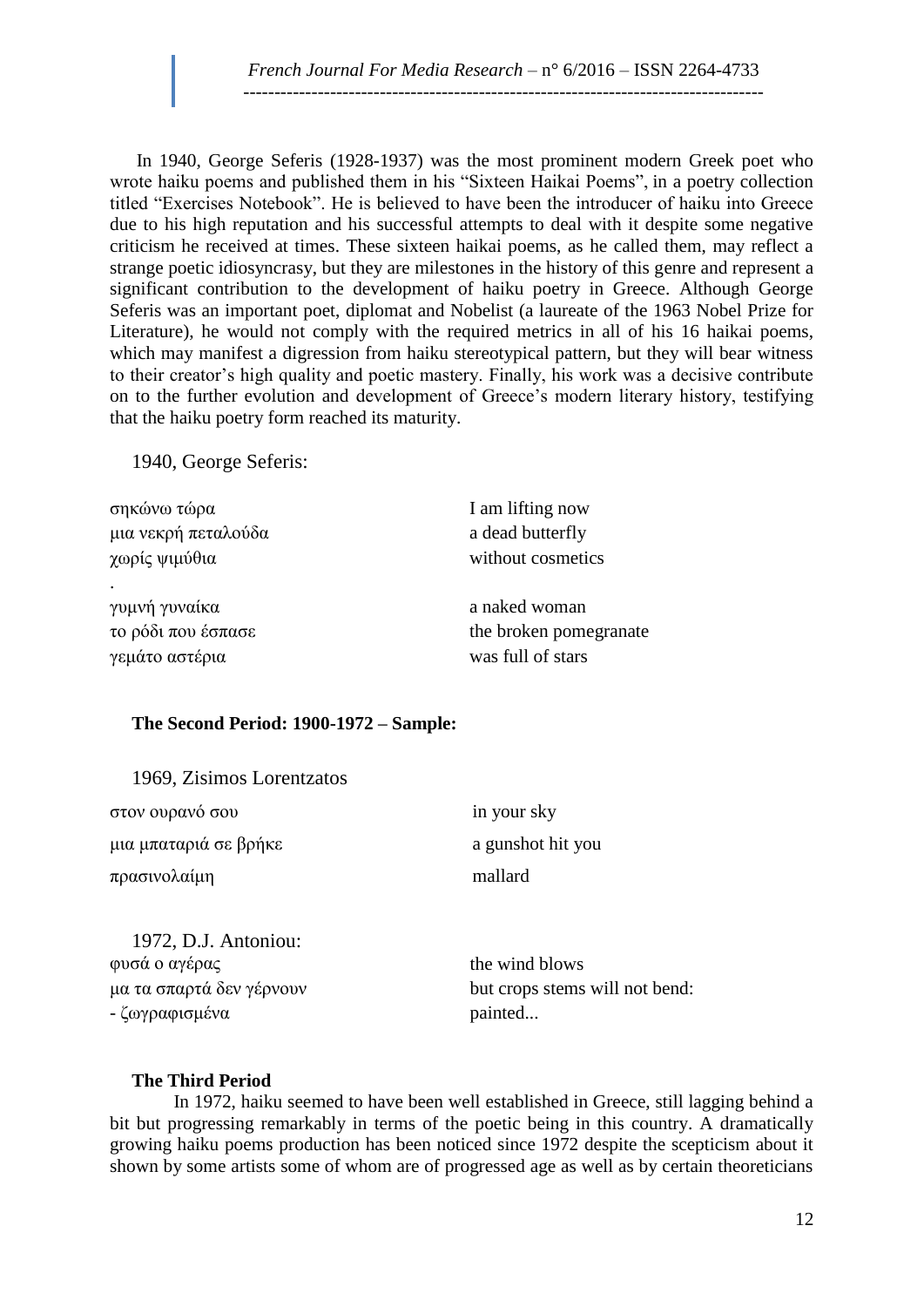who find it difficult to believe that transplanting such poems-cum-models into other countries of different mentalities and spiritualities involves a backhanded venture. At this point we call to mind Lafkadio Hearn's anxiety and scruples about the acceptance of haiku poems by the literary circles in the West. During a forty-year period many, extremely interesting things have happened and many poets have successfully dealt with this poetic genre. Here are some examples.

Anestis Evanghelou made his appearance in literature with his "haikai" poems in 1878.

| τρυφερά χέρια,         | tender hands;        |
|------------------------|----------------------|
| δε λησμονούν οι πληγές | wounds never forget  |
| τ' απαλό χάδι          | a soft caress        |
| Zoe Savina, 1979       |                      |
| παίζεις συννεφιά       | cloudiness, you play |
| τις μέρες του Φλεβάρη  | with February's days |
| στα γόνατά σου         | on your knees        |

|                          | Tassos Corfis – "Pain-killing Sonnets and Haiku Poems", 1987 |
|--------------------------|--------------------------------------------------------------|
| στα λασπόνερα            | insects buzz                                                 |
| της στραγγισμένης λίμνης | in the muddy waters                                          |
| έντομα βουϊζουν          | of a dried lake                                              |

George Pavlopoulos, 1990

| το ένα σου μάτι         | your one eye                     |
|-------------------------|----------------------------------|
| στο ποίημα· και τ' άλλο | stares at the poem and the other |
| να σε δικάζει           | condemn you                      |

 The poetic approach of Greek poets to haiku calls upon Japanese aesthetics in the same way in which the latter call upon Greek poetic speech in the fields of humanities, philosophy, ideals and symbols that have been flowing through Greeks' blood for many centuries and are impossible to ignore. This is a great heritage of the tradition which extends from the Greek Archaic Period (750 - 479 BC) to our modern times and has functioned incessantly until this day, working its way through the trivialities of everyday life. It fights back, struggling as well as beautifying mediocre and painful things. It meets eternity as well as its matter outside the flattering picture every writer wants to gain, and principally, helps him exist, which sets a way in which he may be protected against faltering. "When you walk, stick to your walking", says a Zen teacher and, therefore, when you sit, stick to your sitting and, what is more, do not sway. This is haiku: a buffer of "faltering".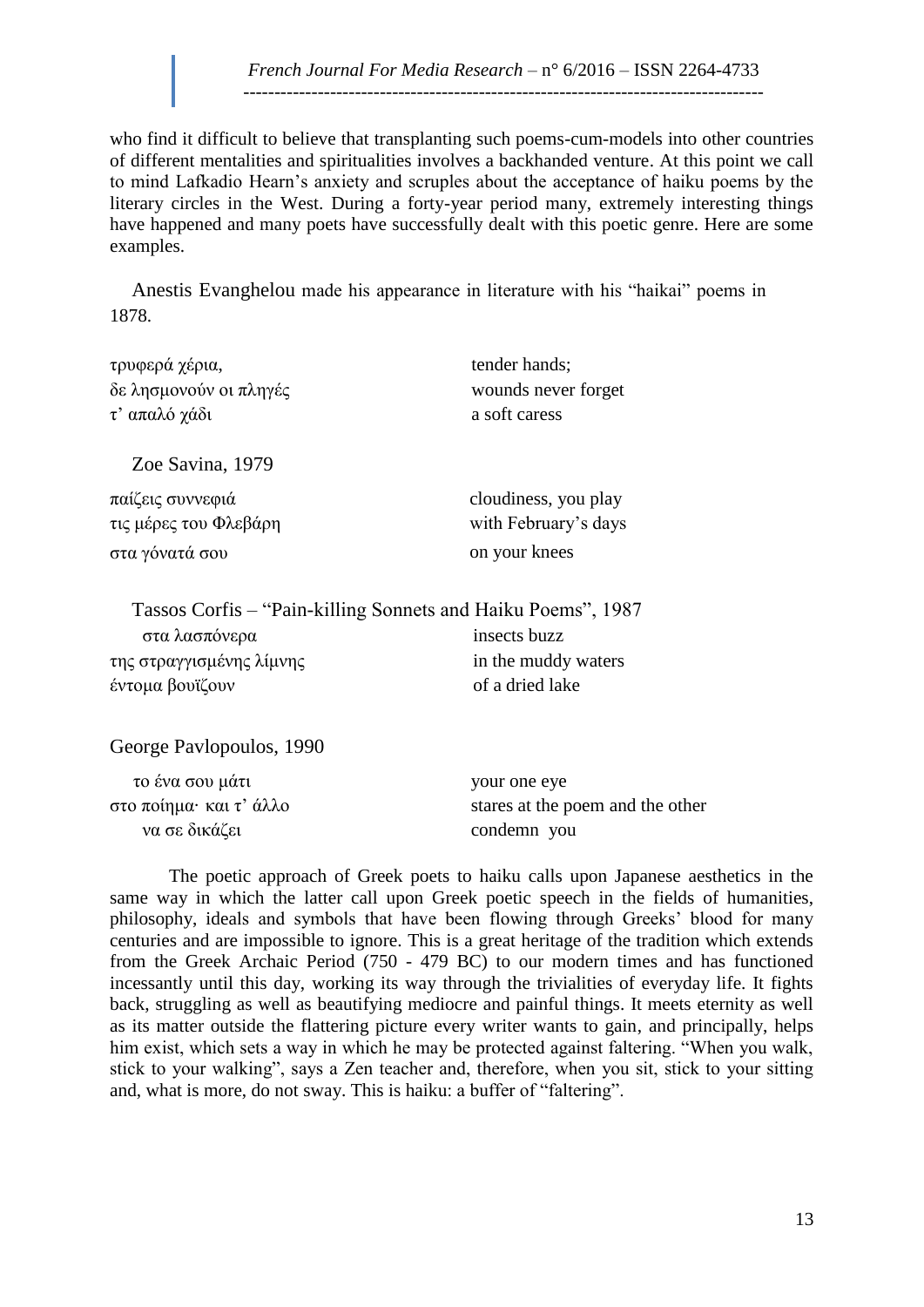#### **INFLUENCES**

Influences have always been present in our world and, thus, the phenomenon that a person transpires something new to another is quite natural and so is an expected event that is awakened by or through another person. Were the Japanese not influenced by their literature, music, art and architecture? However, being able to be yourself in the present time is a great issue or secret.

 On the occasion of my visit to Japan, I got acquainted with Kenzo Tange, a famous modern Japanese architect, whose work made great impression on my husband, our son, John Moustacas, a brilliant architect, and on me and so did a Japanese ceramist Yusuke Aida, the creator of famous squares and monuments. I also met an internationally renowned sculptor, Noguzi (Isamu *Noguchi* (1904–1988), at a conference held in Delphi. These men's creations are modern and robust, bearing all the elements of their personality, intellectual concepts and skilfulness as well as lacking other influences except for those related to the impact of "change-time", which are all virtues characterising talented masters.

### **AN "UNEXPECTED" EVENT**

It is quite certain that no one from the scholarly world of both Greece and Japan –as well as from the scholars of the whole world– imagined that this brief Japanese epigrammatic poem would evolve into such a unique poetic form that would exceed peoples' origins and be spread everywhere like branches of a tree rooted deeply in the land of the Far East and stretched to embrace the entire universe. The foliage of this tree rustles in the ears of our cosmos, piercing, with its ornamental branches, heterogeneous people's, such as scholars', scientists', artists', politicians', seamen', businessmen's etc., hearts. The situation in terms of this poetic genre today is exactly the same as it was in Japan many centuries ago when everyone –from emperors to servants– was engaged in it. Thus, I imagine how the great Japanese haikuist Matchuo Bashō, the principal representative of this poetic genre, would be elated to see this short poetry genre of his homeland situated at the end of the world, transplanted and re-blossoming all over the universe. Just because all these things are under the influence of beauty, this miracle is what has always surprised and enchanted me.

#### **Cultural Globalisation**

 I have been in touch with haikuists from all over the world through correspondence since 1979 in my desire to be informed of what happens internationally. I started presenting haikuists and their works along with brief analyses of them (as well as, in the context of translations of Pablo Neruda's poetry from Spanish and French in conjunction with my great, adorable friend Danae Stratigopolou, a legendary artist of a woman, as well as with other willing lovers of poetry) in literary magazines. I have undertaken this task on many levels, a series of translations of Pablo Neruda's poetry from Spanish and French, which resulted in the fact that the information about this poetic genre given to magazines readers was broadened. It was in 1985, when my bilingual book *The Enchantresses* was published, that I "justified", so to say, the magnificence of haiku by receiving the "Annual Prize for Poetry" by the Society of Greek Writers.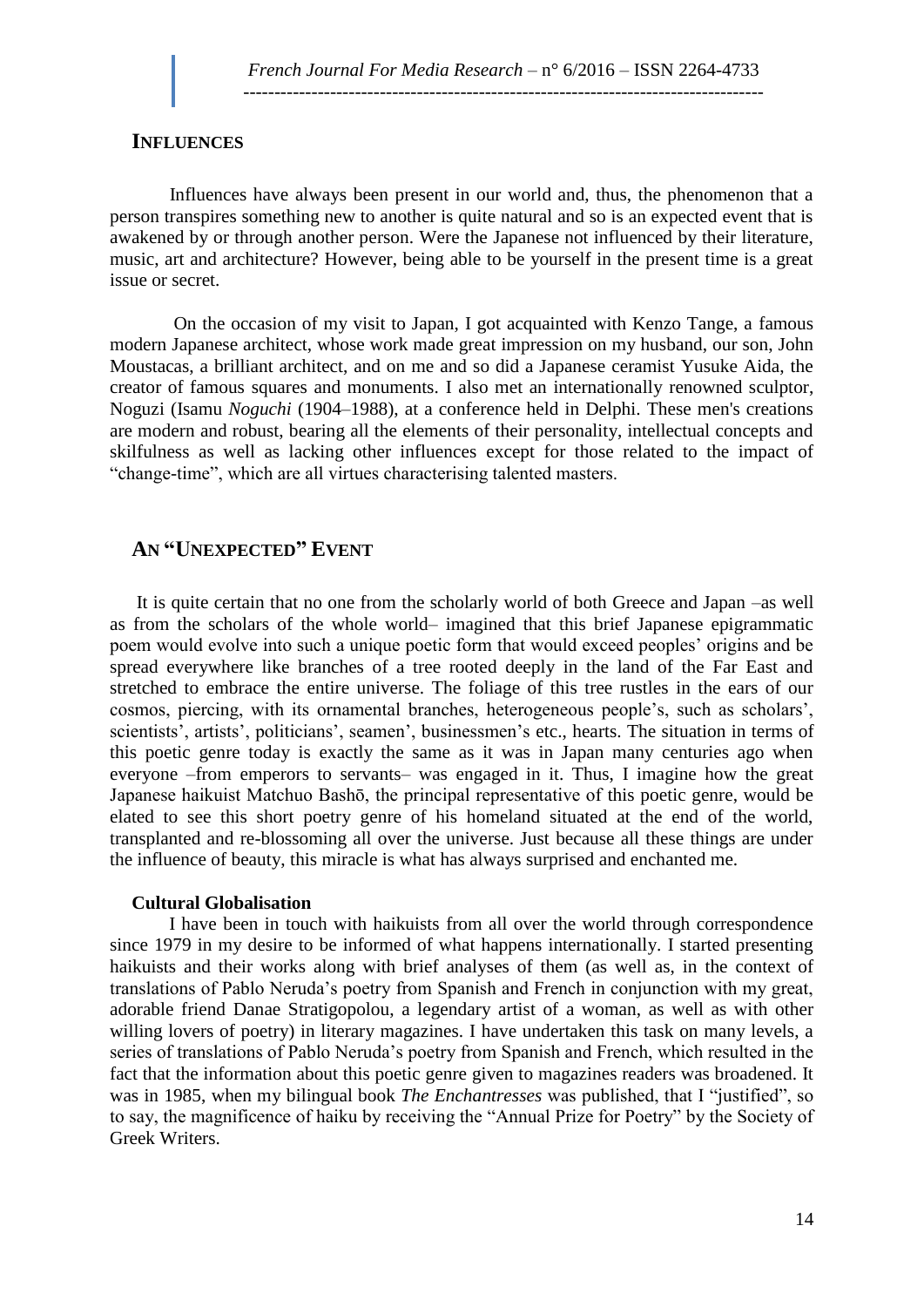Thanks to my international contacts, a bold and interesting idea of creating a global anthology dawned on me, signalling, in my opinion, also a significant event in the field of Greek literature. This idea was admittedly more difficult to realise than I had expected since this venture took five years of correspondence between poets and me around the world. It was a persistent, painstaking, time-consuming and, yet, strangely tender task outweighing both the toil and the time invested in the whole project. The more I made progress towards the implementation of this idea, the more intensely I thought, "Lo and Behold! It is about a sort of 'cultural globalisation', as stated in the preface to my anthology for the first time, as far as I remember. It is the most constructive and interesting globalisation that could have ever achieved, involving a spiritual convergence through the literary means of a brief, external phrasing of speech firmly established by haikuists around the globe. I prepared and published the International Anthology Haiku: The Leaves Are Back on the Tree Again in 2002. It represents works of 186 poets from fifty countries and appropriately presents each of them on two pages with ten haiku. The anthology also contains my bibliography and illustrations done by a young painter, Alexander Moustacas. This 500-page anthology functions as a "compass" both in Greece and abroad. I came across its various sections cited in other people's books or referred to in lectures delivered in our country and even online, at times with no reference whatsoever to their source. A Japanese friend of mine living in England and promoting haiku by organising symposia, forums, conferences, said to me once "I would expect such anthology to have come from the USA but not from Greece!" and I counter-commented by saying, "Why not? Who are Greeks culturally? What have they handed down to humankind through their philosophy, arts, sciences and theatre as well as a multitude of other cultural treasures and values? We Greeks are persistent, versatile, talented and aesthetically agreeable people, which is corroborated by the fact that such a sublime anthology exists today." One discovers global differences of cultures, habits and even seasons through poets of the world. For example, spring, as an image of a season, is revealed in a different way to each and every one of us: some northern Europeans think of it as the time of year when snow thaws, Greeks think spring has come when they can get a glimpse of fast blossoming almonds, the Japanese see cherry blossoms as the harbinger of spring, the Finns perceive it as the sight of a swan floating on the water of a lake or the surface of a frozen sea, etc.

#### **Establishment and Countless Extensions**

 Having been working on various poets' haiku poems and submitting my own to online haiku magazines and competitions, I have ascertained that traditional haiku poems containing season words pertaining to spring, summer, autumn, and winter have become obsolete even for Japanese haikuists, who, however, have not excluded them totally from their repertoire. The strict compliance with its metrics (5, 7, 5) has been overcome to a certain degree by many other poets as well. Modern haiku poems could be envisioned as having a free thematic adopted by the poets of a world without frontiers. Then, does the whole story mean a chain rebellion against traditional haiku? This freedom that has been rejuvenated by degrees in the wake of time does not result, I think, from a degenerative process but from the provisions of times, the impulsion and repulsion of events as well as from a globalised mentality that functions and, at the same time, militates against everything. The pursuit of substance and the continually intensified tendency towards this few-line poem have been manifested clearly by all poets worldwide. This fact is confirmed by the aforementioned Global Haiku Anthology, which represents poets from fifty countries. I believe that if one calls one's poems haiku, one should also comply with certain rules because, otherwise, one may call them as one wishes. Modern haiku may make one resort to delicate solutions and dictate inhuman conveniences recognised belatedly unless it is studied, investigated and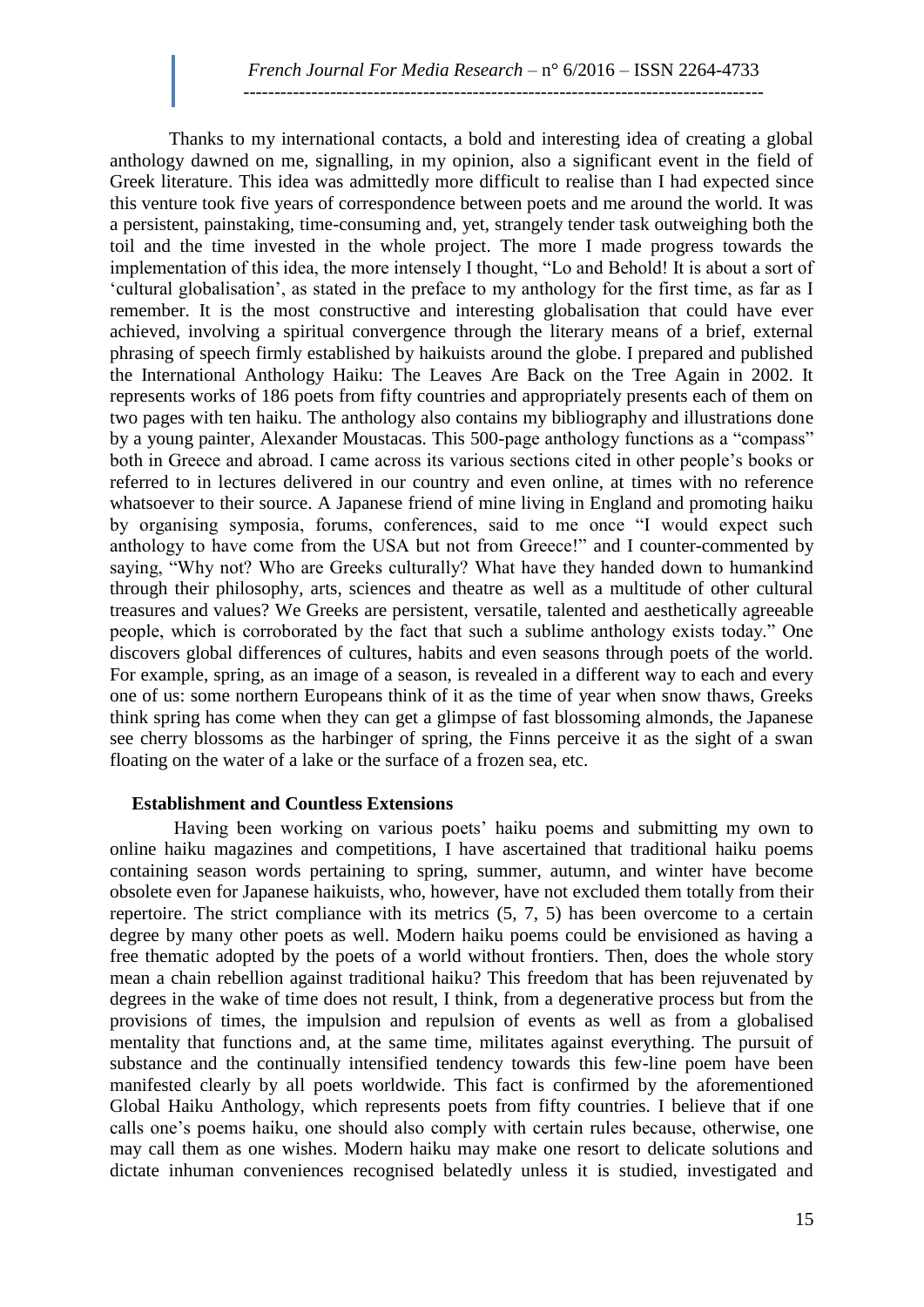elaborated as well as if one is endowed with fine inspiration, one will succeed in acquiring a harmonious sense and drawing out of haiku without taking to a mere poetic fabrication as we may have noticed how trite and badly-fabricated haiku poems seem to be when they lack immediacy. We live in modern times with variegated stimulations and needs that make us speak about different things.

George Seferis: άδειες καρέκλες empty chairs  $\tau'$  αγάλματα γύρισαν the statues returned στο μουσείο στο μεταποιείται το to the museum

στάξε στη λίμνη μόνο μια στάλα κρασί  $\qquad$  only a drop of wine και σβήνει ο ήλιος and off goes the sun

. φόρεσα πάλι I wore again τη φορεσιά του δέντρου the tree's attire κι εσύ βελάζεις and you bleat

Argyris Chionis άγουρο ακόμα still unripe τώρα σαπίζει  $\frac{1}{x}$  now it's rotting

Elias Cephalas: γράφω και πάλι  $I$  write again στο μαύρο τζάμι on the black glass Tasos Corfis: χρόνια φευγάτη<br>ανάμεσα στα γέρια μας<br>between our hands ανάμεσα στα γέρια μας ένα ποτάμι a river flows

John Patilis: μόνο ο καθρέφτης  $\omega$  only the mirror να σε βλέπει αντέχει can bear to see you<br>δίχως να σπάει can bear to see you

Zoe Savina (Award "Diogen" 2010: haiku – Bashō in Town): γυάλινο κτήριο...  $a$ glass mansion; «πού είναι ο ουρανός;» "where is the sky?" ρωτά ο Μπασσό Bashō asks

. επιθεωρεί Basho ο Μπασό από το μπαλκόνι inspects from the balcony; –σκύβει στο κενό e bends to the void

.

sprinkle on the lake

κόπηκε το ποίημα, the poem has been cut

πλην της απουσίας the minuses of my absence

without breaking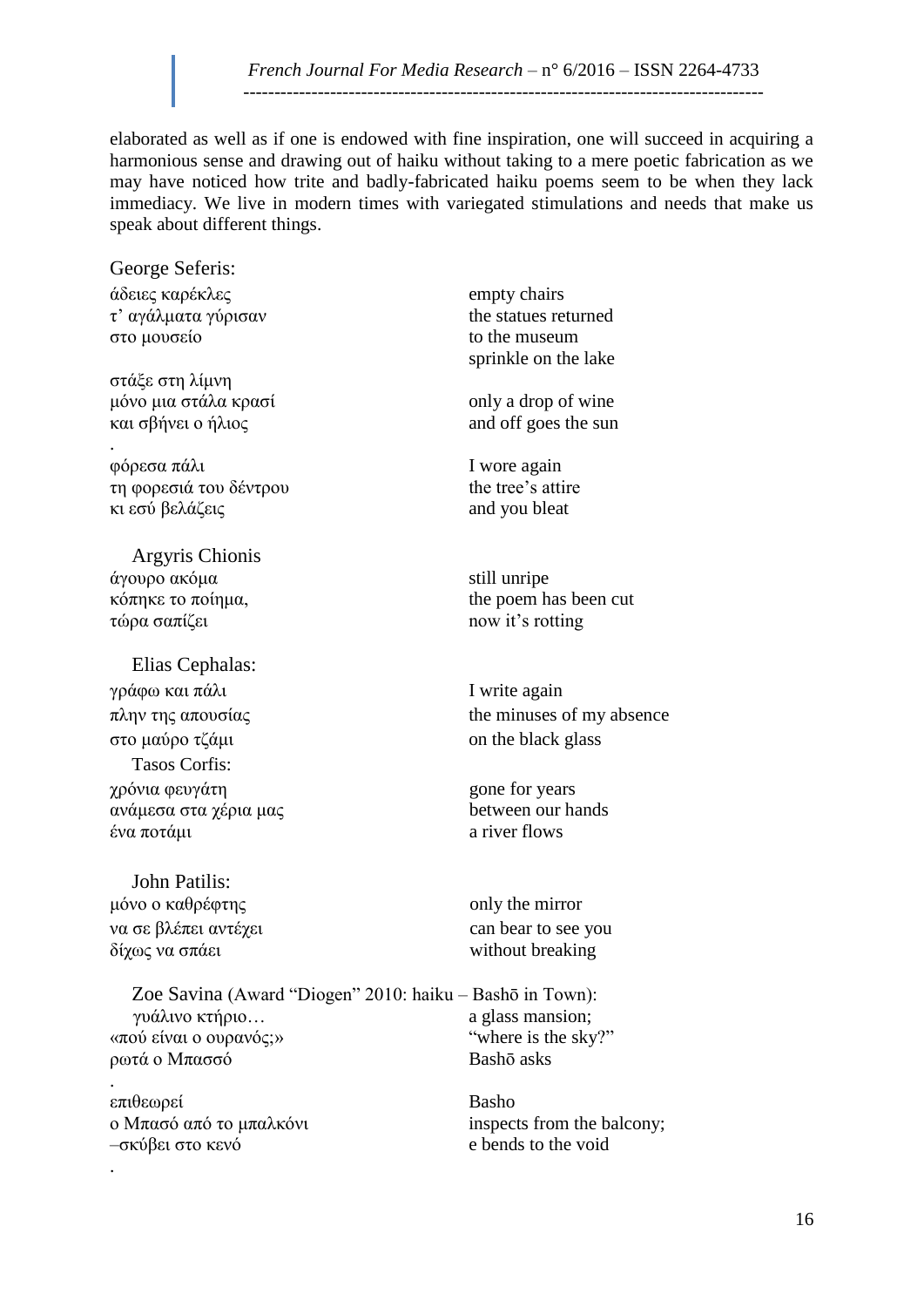------------------------------------------------------------------------------------

«κάτω απ' τη γη under the earth; λέει ο Μπασό… ays Basho…

ναι, όλα είναι ίδια»  $\gamma$  ves! all is the same,"

The signifying element and diffusion of invisibility intervene as well as Basho's vigilance painting our modern world.

το σημερινό today's εμφιαλωμένο κενό και bottled water η Κόκα-Κόλα and Coca Cola

Great causes are absent and a mirror awaits our voice to reflect it and not to absorb it.

John Tolias:

παλιά κορνίζα an old frame πόσους θανάτους έχεις how many deaths φιλοξενήσει; it hosted?

This is a ceremonial haiku.

Charis Melitas: Θεραπευτική αγωγή Therapeutic Treatment ο ψυχολόγος the psychologist υπήρξε σαφέστατος. was very clear:

N' αφήσω νύχια I'd let my nails grow.

### **IN CIRCULATION**

 Many national anthologies may circulate round the globe, but the international ones are rare, obviously due to the difficulties entailed by the venture of preparation, at least, like those I had when compiling my anthology all by myself. Other, smaller anthologies circulate without problems. Editors of haiku magazines and newspapers, haiku societies and individual haiku poets work on and spread this attractive tiny poem internationally through collaborations and competitions. A global "orgasm" is in full swing. Acceptability poses as a condensed lingual expression justifying human experience and presence through time as well as a creator's poetic apotheosis. It is a structured souvenir for the future as a final result of what is seen and what exists. I would like to lay down this globalisation through random examples of several poets' haiku poems, thinking that it is impossible for one to include all the significant names in a single work.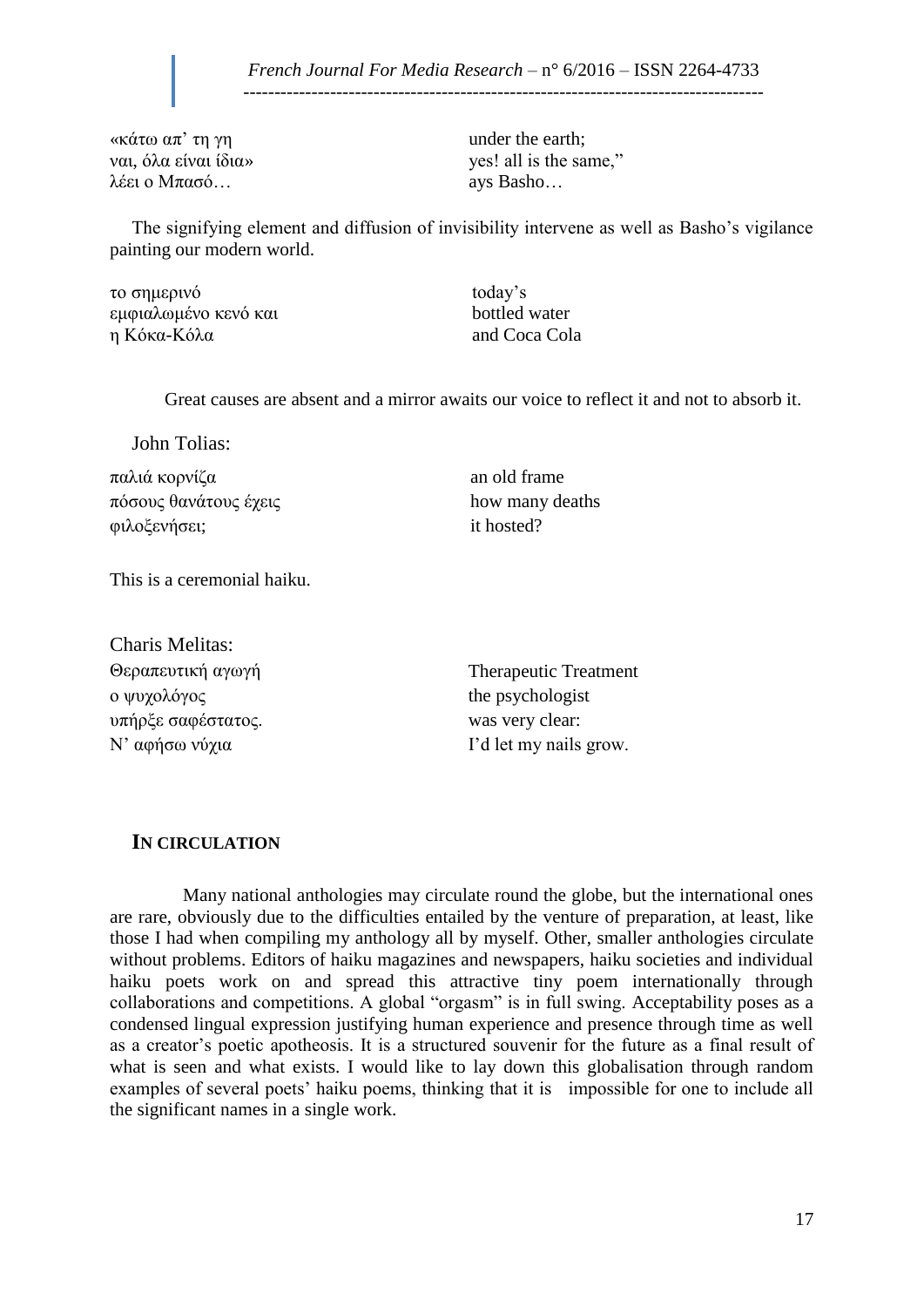James Kirkup (Πριγκιπάτο της Ανδόρρας)<sup>11</sup> η άνοιξη ξαφνικά spring suddenly comes έρχεται σαν πλανόδιο τσίρκο like a wandering circus σε βομβαρδισμένο χωριό to a bombarded village

Koko Kato (Japan) όταν έπαιζαν σκοινάκι when they played ropes,<br>
άνθισαν ροδακινιές *when they played ropes*, peach-trees bloomed άνθισαν ροδακινιές

Hussain Rizvi (India)  $δ$ έντρο σε σκιά a tree in the shadow βγάζει κι αυτό φρούτα … also produces fruit: δεν έχει απολαβές it has no profit

David Cobb (UK) ανεβαίνοντας climbing το λόφο με το ποδήλατο the hill on bicycle,

Ban'ya Natsuishi (Japan) Ο Ρεμπώ σε κύκλο Rimbaud in a circle περιπλανώμενος wandering about:  $\sim$  -ο σπίνος πετάει a linnet is flying

Olga Arias (Mexico) ενάντια στη μοίρα: against fate: οι ψευδαισθήσεις μου my illusions are πανίσχυρα πουλιά almighty birds

#### Djurdja Vukelic Rozic (Croatia)

πρωινή δροσιά- morning dew; αγελαδόγλωσσα μαζεύει a cow's tongue gathers κομμάτια ήλιου pieces of the sun

Anna Rosa Nunez (Cuba) στο καταφύγιο in the shelter, συνομιλούν μονάχοι sun and shadow  $ηλιος και σκιά$  converse alone

Ines Cook (Peru) κάτω απ' τα πέλματα under the hooves των ολόλευκων αλόγων of all white horses …το ηλιοτρόπιο ...the sunflower

 $\overline{a}$ 

εκεί που κύλησ' η πέτρα there where the stone rolled

με φτάν' η πεταλούδα I'm reached by a butterfly

<sup>11</sup> Zoe Savina: All cited poets are from the International Haiku Anthology: The Leaves Are Back on the Tree.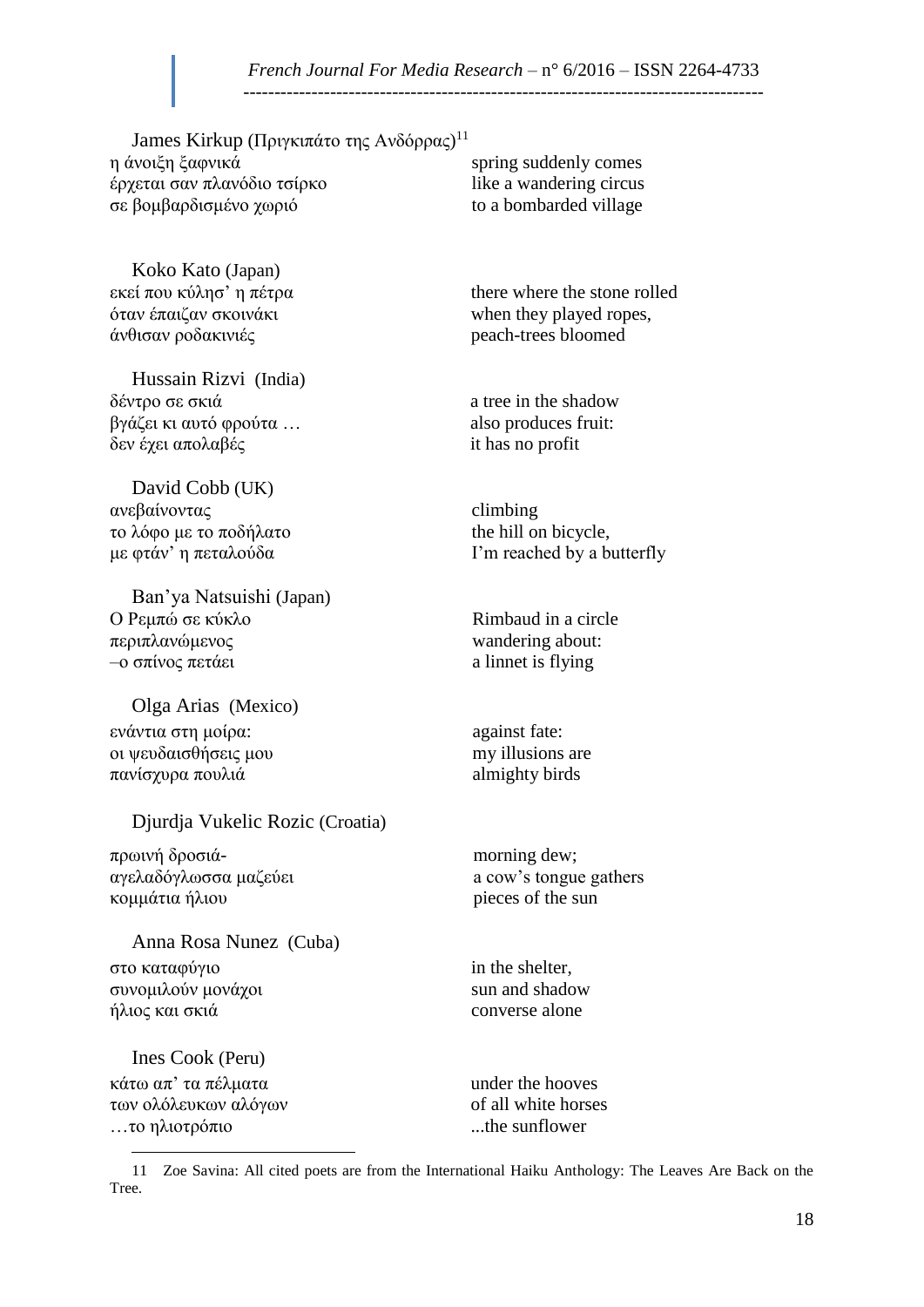#### *French Journal For Media Research* – n° 6/2016 – ISSN 2264-4733 ------------------------------------------------------------------------------------

Jim Kacian (USA) πέφτει το χιόνι now falls το «καλώς όρισες» σβήνει he "welcome" is off απ το χαλάκι om the mat

Hansha Teki (New Zealand) ψωμί της ζωής… read of life… από μια σκουλικότρυπα light enters through μπαίνει μέσα το φως  $a$  wormhole

Humberto Senegal (Colombia) το χαϊκού haiku πρώτα βλέπεται ... και is firstly seen... and, γράφεται μετά  $\eta$ 

#### Niji Fuyuni (Japan)

φωλιά μικρού πουλιού a small bird's nest ταλαντεύεται σαν καθρέφτης swings like a mirror σε λαϊκή αγορά in a flea market

#### Martin Berner (Germany)

«καυχησιάρικο» "braggart",  $\lambda$ έει η χιονοστιβάδα says the snowball στ' άσπρο γιασεμί to the white jasmine

#### Willy Vande Walle (Belgium)

μόλις στη ξενιτιά- fresh in alien land: στο στούντιο χωρίς αλάτι without salt at the studio το πρώτο του αυγό his first egg

#### Max Verhart (The Netherlands)

μισοφέγγαρο – half moon: ξαφνικά γουστάρω I, suddenly, fancy καρπούζι a watermelon

### Lee Gurga (USA)

το φεγγάρι κοιτά… moon gazing… σκυλιά όλο γυρεύουν the dogs keep trying να μας διώξουν to lead us away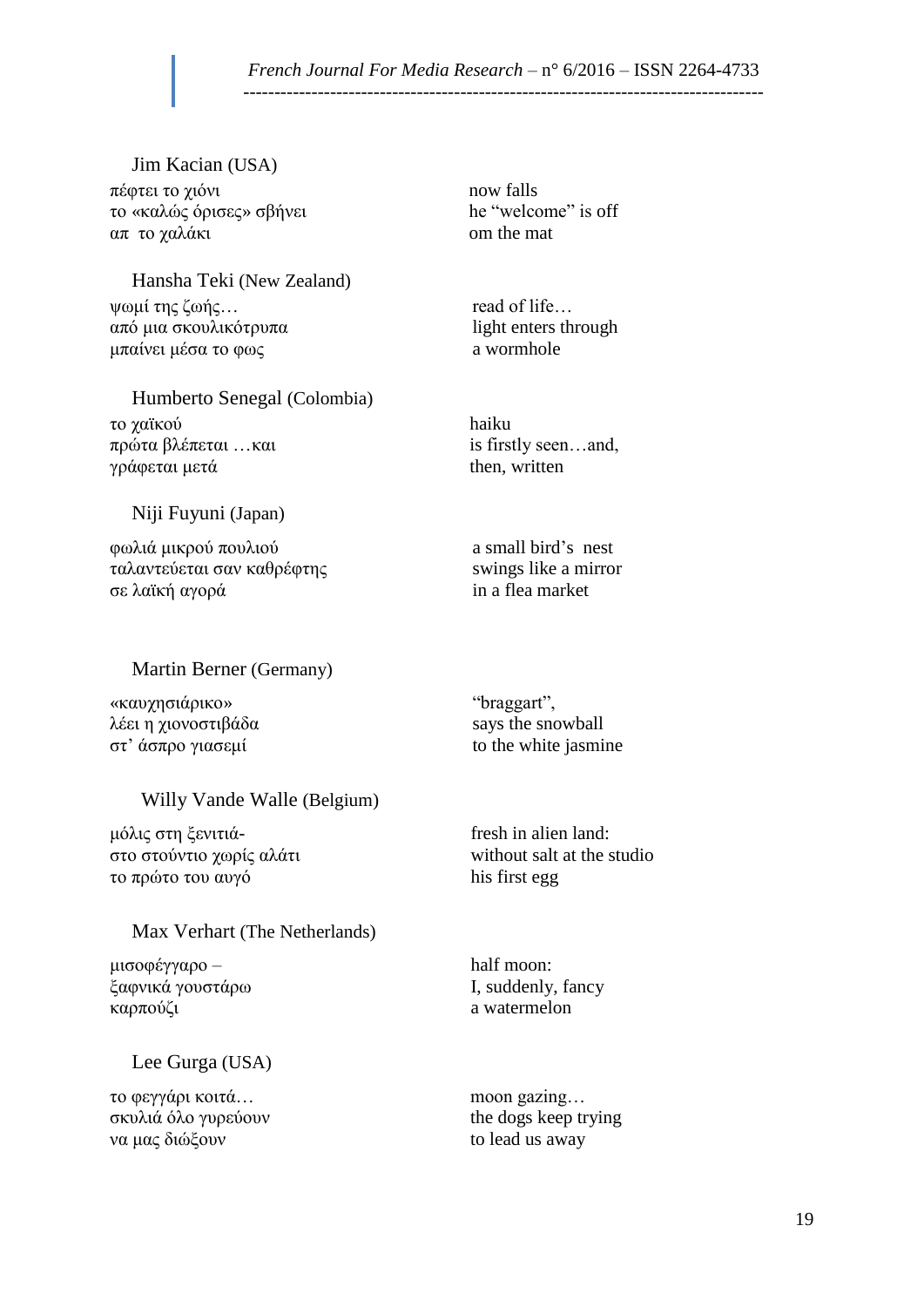------------------------------------------------------------------------------------

#### Robert D. Wilson (USA)

| αυτός ο άνεμος<br>κι ένα φύλλο που παίζει<br>κουτσό | this wind<br>a leaf playing<br>hopscotch |
|-----------------------------------------------------|------------------------------------------|
| David G. Lanoue (USA)<br>στην κρήνη                 | in the founatin                          |
| τέσσερα αγοράκια,<br>τα δύο αληθινά                 | four little boys,<br>two of them real    |
| Jean Luis Borges (Argentina)                        |                                          |
| η πλατειά νύχτα                                     | the vast night                           |
| δεν είναι τώρα άλλο                                 | is nothing else                          |
| πάρεξ ευωδιά                                        | but fragrance                            |
| Milenko D. Cirovic Ljuticki (Serbia)                |                                          |
| το τηλέφωνο κτυπά                                   | the phone rings                          |
| κανείς δεν απαντά                                   | nobody answers it                        |
| - όλοι στο καταφύγιο-                               | everybody in the shelter                 |
| Sasa Vazic (Serbia)                                 |                                          |
| γρασίδι καλοκαιριού                                 | summer grass                             |
| τόσα μονοπάτια χαμένα                               | so many pathways lost                    |
| στ' αγριόχορτα                                      | in the weeds                             |
| Ingo Cesaro                                         |                                          |
| Οδός Ιακώβου.                                       | Jacob Street.                            |
| Στο καπέλο μου πεταλούδα                            | A butterfly on my hat:                   |
| -περπατώ, σχεδόν πετώ                               | I walk, almost fly                       |
| Alain Kervern (France)                              |                                          |
| ένα πουλί σκιρτά                                    | a bird flutters                          |
| επάνω στο τραπέζι                                   | on the table:                            |
| -τριγμοί λέξεων                                     | creaks of words                          |

However, what impressed me most is the fact that haiku societies were founded in a great number of countries in the past, except for Greece, until 2002, when my anthology was published. Five years before, it occurred to me that it would be a good idea to establish a Greek haiku society. Supported by my haiku friends from abroad, I started to contact a number of Greek poets but they all wrote other poetry forms and were already members of